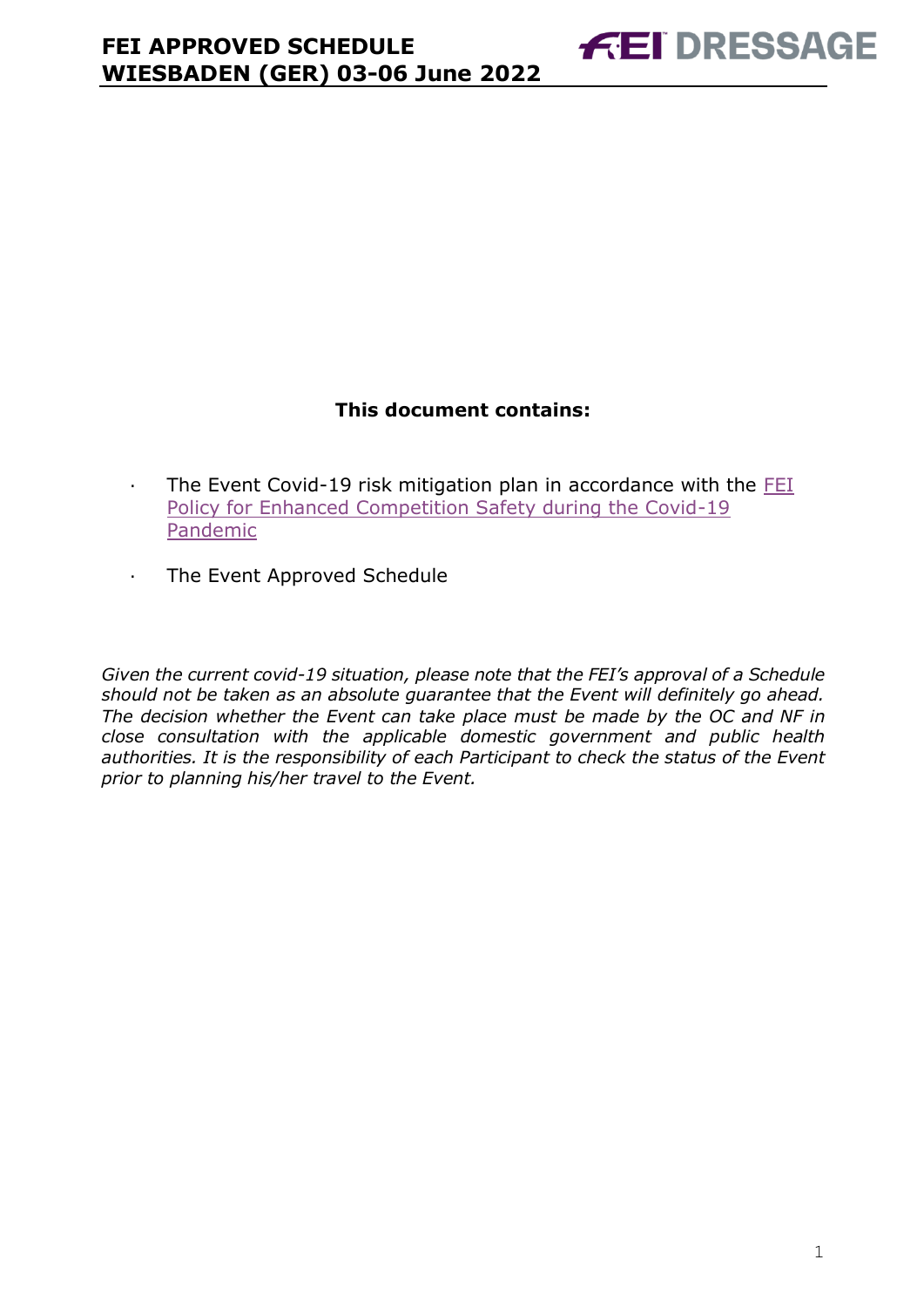# **Mitigation Plan Longines PfingstTurnier Wiesbaden 2022**

Upon access to the showgrounds, athletes and accompanying persons agree to comply with the following safety regulations:

- 1. All official requirements under the current German Act on Epidemics and the pertinent regulations in force at the time of the competition must be observed by all those attending! Travel to the event is subject to the rules of conduct in public and private spaces as specified by the crisis management team of Land Hessen: www.hessen.de/handeln/corona-in-hessen A safe distance of at least 1,5 metres from other persons must be kept.
- 2. If required by the authorities, recent Covid-19 test results no older than 48 hours must be provided. The instructions of security staff must be followed without exception! Failure to do so will result in expulsion.
- 3. In all contacts with other persons, the minimum distance of 1,5 metres must strictly be adhered to. Persons living in a common household are not subject to this rule.
- 4. Sufficient quantities of hand sanitiser and disposable towels will be provided in the sanitary facilities. Washing and desinfecting hands is recommended immediately when entering the facilities, as well as regularly while on the grounds.
- 5. In the judges boxes, plexiglass panes will be installed to separate the judge and the person recording the scores.
- 6. Likewise, plexiglass panes will be installed for separation at the workplaces of the announcer and the results computer operator/s.
- 7. Indoor (like show office, press office, entries office etc.) nose-mouth-masks are compulsory
- 8. Persons, who feel ill or show signs and symptoms of illness must refrain from entering the show grounds.

General rules:

- Wash your hands frequently! Regularly and thoroughly wash your hands with soap or clean them with desinfectant.
- Keep your distance! Maintain at least 2 meters/6 feet distance between yourself and all other persons who are coughing and sneezing.
- Do not touch eyes, nose and mouth! Hands can pick up viruses and transfer the virus to your face!
- Practice respiratory hygiene! Cover your mouth and nose with your bent elbow or tissue when you cough and sneeze.

Contact address of the OC in regard to these measurements at the Longines PfingstTurnier Wiesbaden:

| Name:   | Dr. Hanns-Dietrich Rahn |
|---------|-------------------------|
| Mobile: | +49 173 2510170         |
| E-Mail: | info@wrfc.de            |
| Name:   | Dr. Irena Boucsein      |
| Mobile: | +49 176 30641883        |
| E-Mail: | info@wrfc.de            |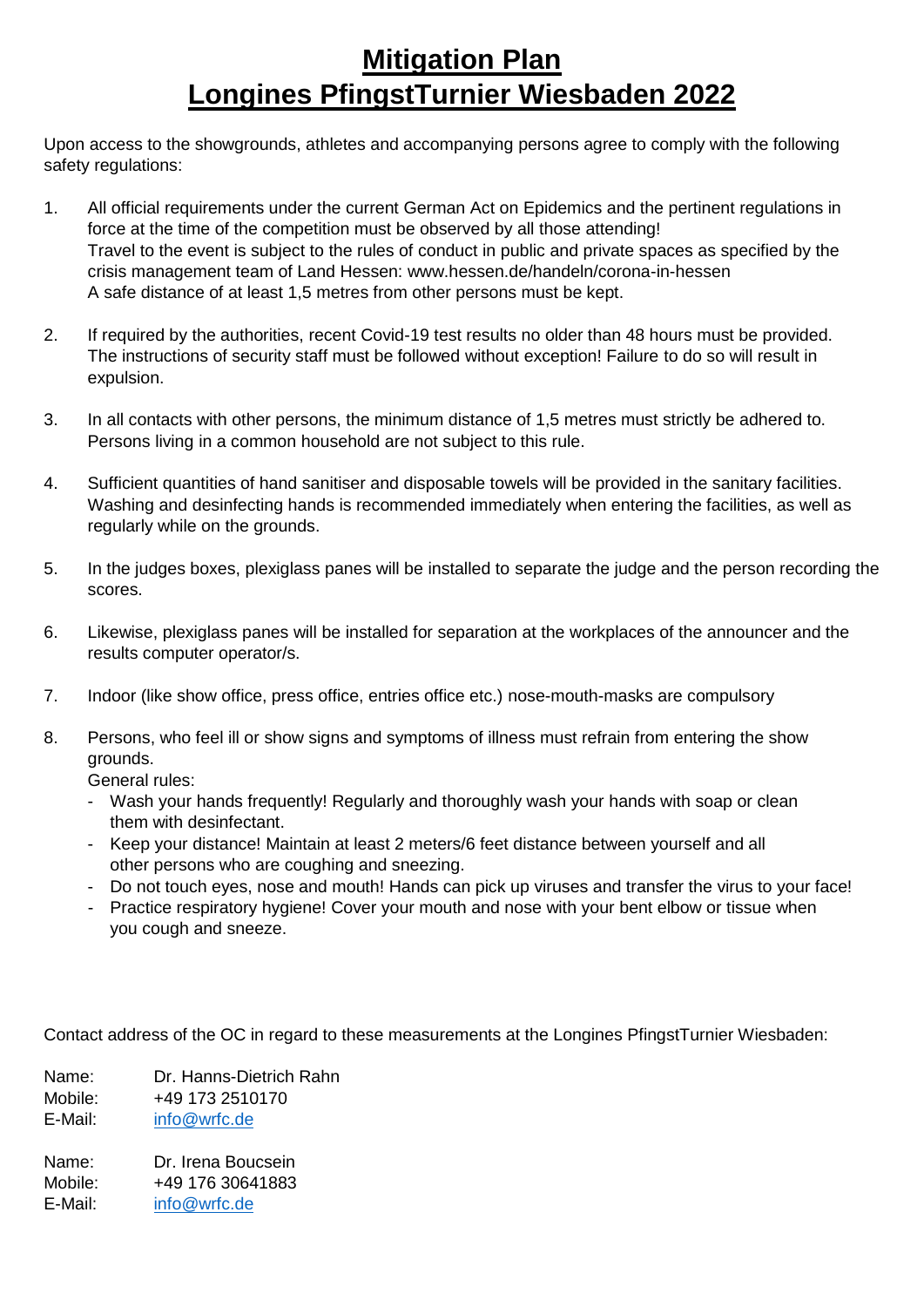# **I. DENOMINATION OF EVENT**

| <b>VENUE:</b>                                                               |                                                                    | Wiesbaden                                                   |                                          |                                     |       |
|-----------------------------------------------------------------------------|--------------------------------------------------------------------|-------------------------------------------------------------|------------------------------------------|-------------------------------------|-------|
| DATE:                                                                       |                                                                    |                                                             | $03/06/2022 - 06/06/2022$                |                                     |       |
| NF:                                                                         |                                                                    | Germany                                                     |                                          |                                     |       |
| Indoor:                                                                     |                                                                    | Outdoor:                                                    |                                          |                                     |       |
| $CDI1*$<br>$CDIO2*$<br><b>CDIJ</b><br>CDIOJ<br><b>CDIAm</b><br>Championship | $CDI2*$<br>$CDIO3*$<br><b>CDIY</b><br><b>CDIOY</b><br><b>CDIYH</b> | $CDI3*$<br>$CDIO4*$<br><b>CDIP</b><br><b>CDIOP</b><br>Games | $CDI4*$<br>$CDIO5*$<br>CDIU25<br>CDIOU25 | $CDI5*$<br>$-NC$<br>CDICh<br>CDIOCh | CDI-W |

# <span id="page-2-0"></span>**II. GENERAL CONDITIONS**

- FEI Statutes,  $24<sup>th</sup>$  edition, effective  $17<sup>th</sup>$  November 2021.
- FEI General Regulations, 24<sup>th</sup> edition, 1<sup>st</sup> January 2020, updates effective 1<sup>st</sup> January 2022.
- FEI Veterinary Regulations,  $14<sup>th</sup>$  edition, effective  $1<sup>st</sup>$  January 2018, updates effective 1<sup>st</sup> January 2022.
- **- FEI Dressage Rules (25 th edition, effective 1st January 2014, including updates 1 st January 2022) and if applicable the FEI Dressage World CupTM Rules 2021/2022 and 2022/2023 and FEI Dressage Nations CupTM Rules 2022.**
- Equine Anti-Doping and Controlled Medication Regulations (EADCMR), 3rd Edition, effective 1<sup>st</sup> January 2021.
- FEI Anti-Doping Rules for Human Athletes (ADRHA), based upon the 2021 WADA Code, effective 1<sup>st</sup> January 2021.
- The FEI Policy for Enhanced Competition Safety during the Covid-19 Pandemic, effective as of  $1<sup>st</sup>$  July 2020 and until further notice.
- Given the current Covid-19 situation, please note that the FEI's approval of a Schedule should not be taken as an absolute guarantee that the Event will definitely go ahead. The decision whether the Event can take place must be made by the OC and NF in close consultation with the applicable domestic government and public health authorities. It is the responsibility of each Participant to check the status of the Event prior to planning their travel to the Event.
- All subsequent published revisions, the provisions of which will take precedence.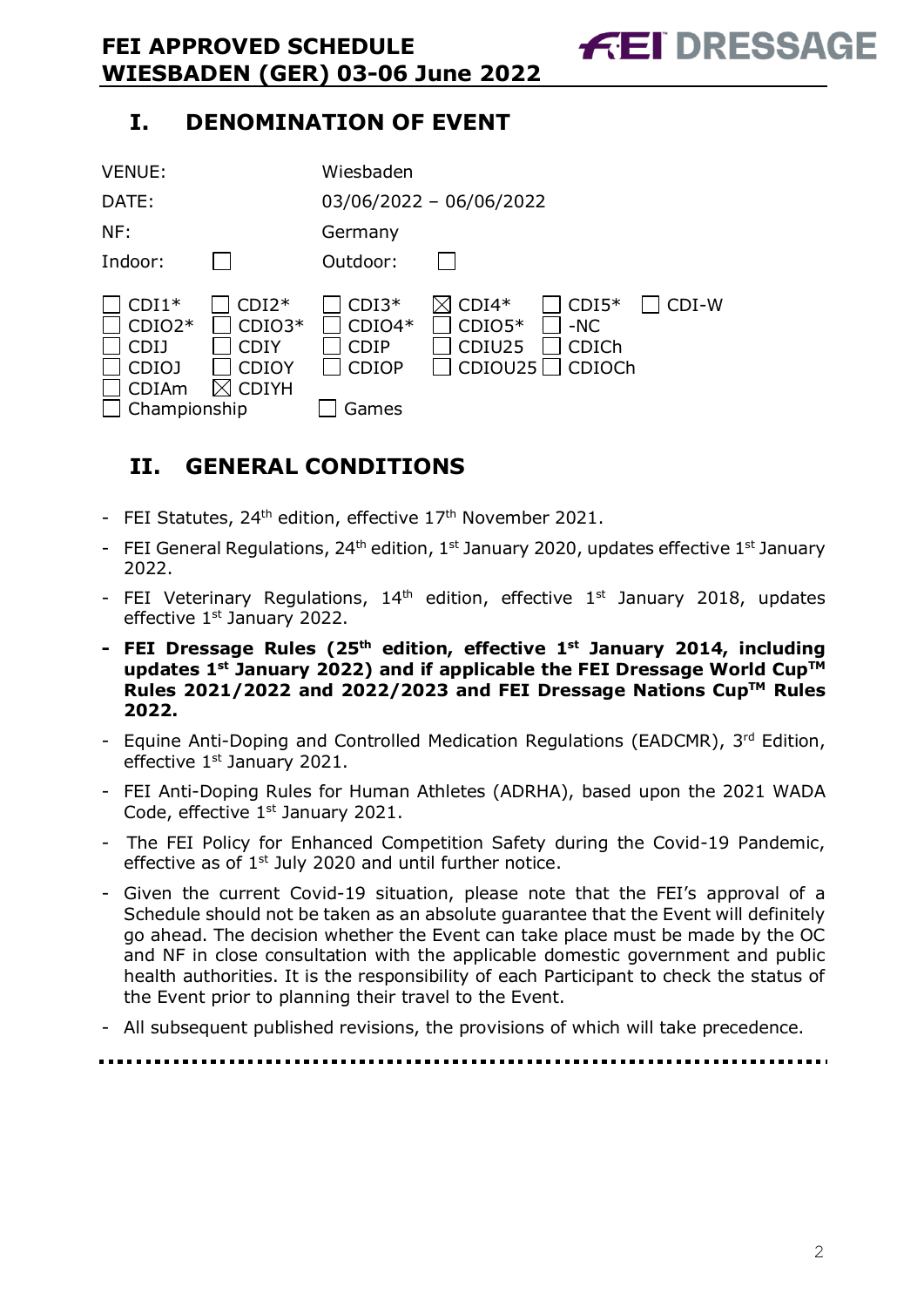**FEI DRESSAGE** 

Approved by the FEI, Lausanne, on 17/03/2022. Updated 24/03/2022. Updated 08/04/2022 Covid-19. Updated 13/04/2022. Updated 21/04/2022.

 $\lt$ ~

Bettina De Rham. FEI Dressage Director.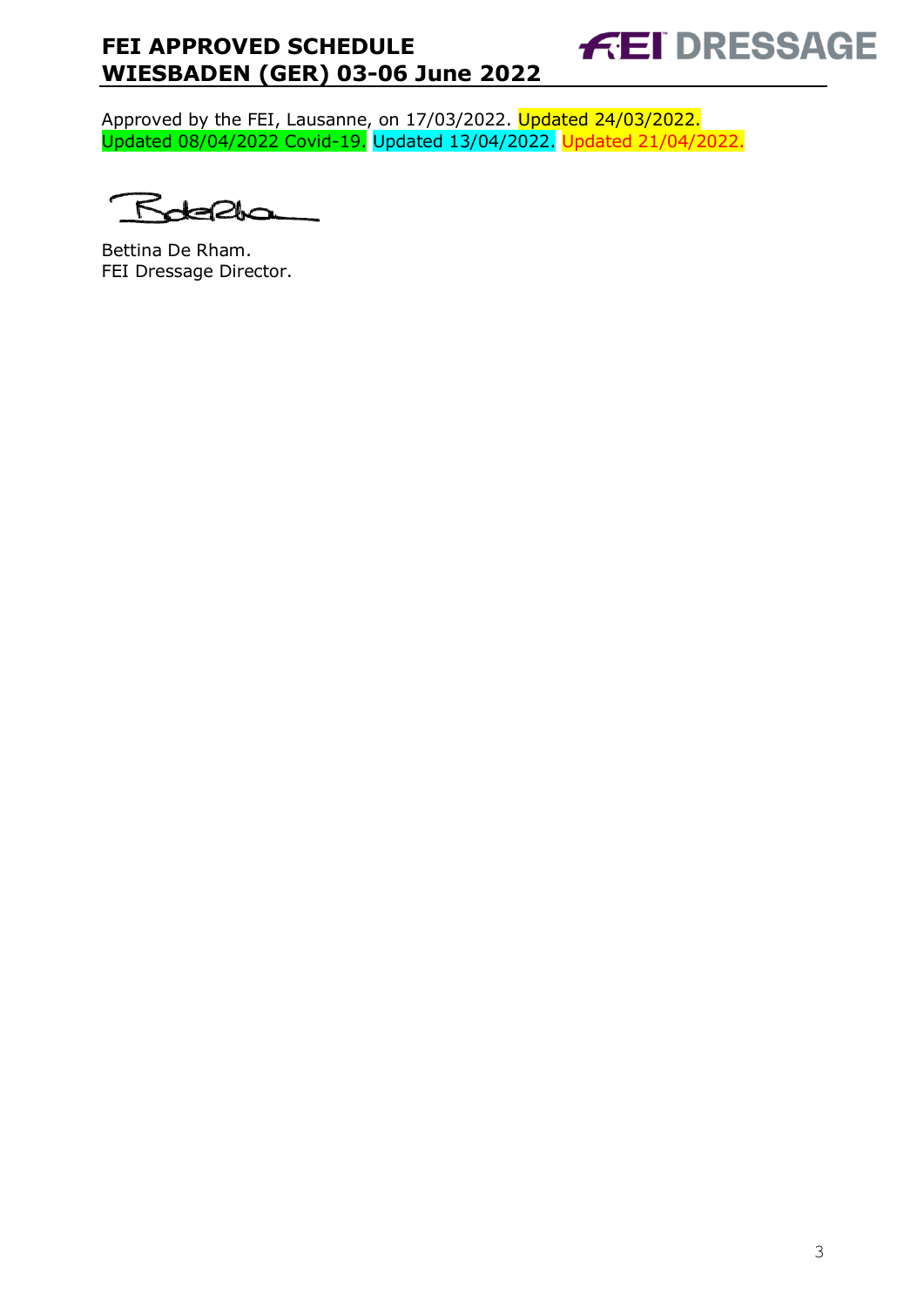# **TABLE OF CONTENTS**

**FEI APPROVED SCHEDULE** 

**WIESBADEN (GER) 03-06 June 2022** 

| II.                                                                            |                                                                                                                       |
|--------------------------------------------------------------------------------|-----------------------------------------------------------------------------------------------------------------------|
|                                                                                | III. THE FEI CODE OF CONDUCT FOR THE WELFARE OF THE HORSE 6                                                           |
| IV.<br>1.<br>2.<br>3.<br>4.                                                    |                                                                                                                       |
| V.                                                                             |                                                                                                                       |
|                                                                                |                                                                                                                       |
| 1.<br>2.<br>4.                                                                 | ADDITIONAL FEES/CHARGES BY ORGANISING COMMITTEE: 12<br>3.<br>DEGREE OF DIFFICULTY - FLOORPLAN GRAND PRIX FREESTYLE 12 |
|                                                                                |                                                                                                                       |
|                                                                                |                                                                                                                       |
| X.<br>1.<br>2.                                                                 |                                                                                                                       |
| XI.<br>1.<br>2.<br>3.<br>4.<br>5.<br>6.<br>7.<br>8.<br>9.<br>10.<br>11.<br>12. | LOGISTICAL/ADMINISTRATIVE/TECHNICAL INFORMATION. 19                                                                   |
| 13.<br>14.<br>15.                                                              | LOCAL TRANSPORTATION - ARRANGEMENTS FROM HOTEL TO                                                                     |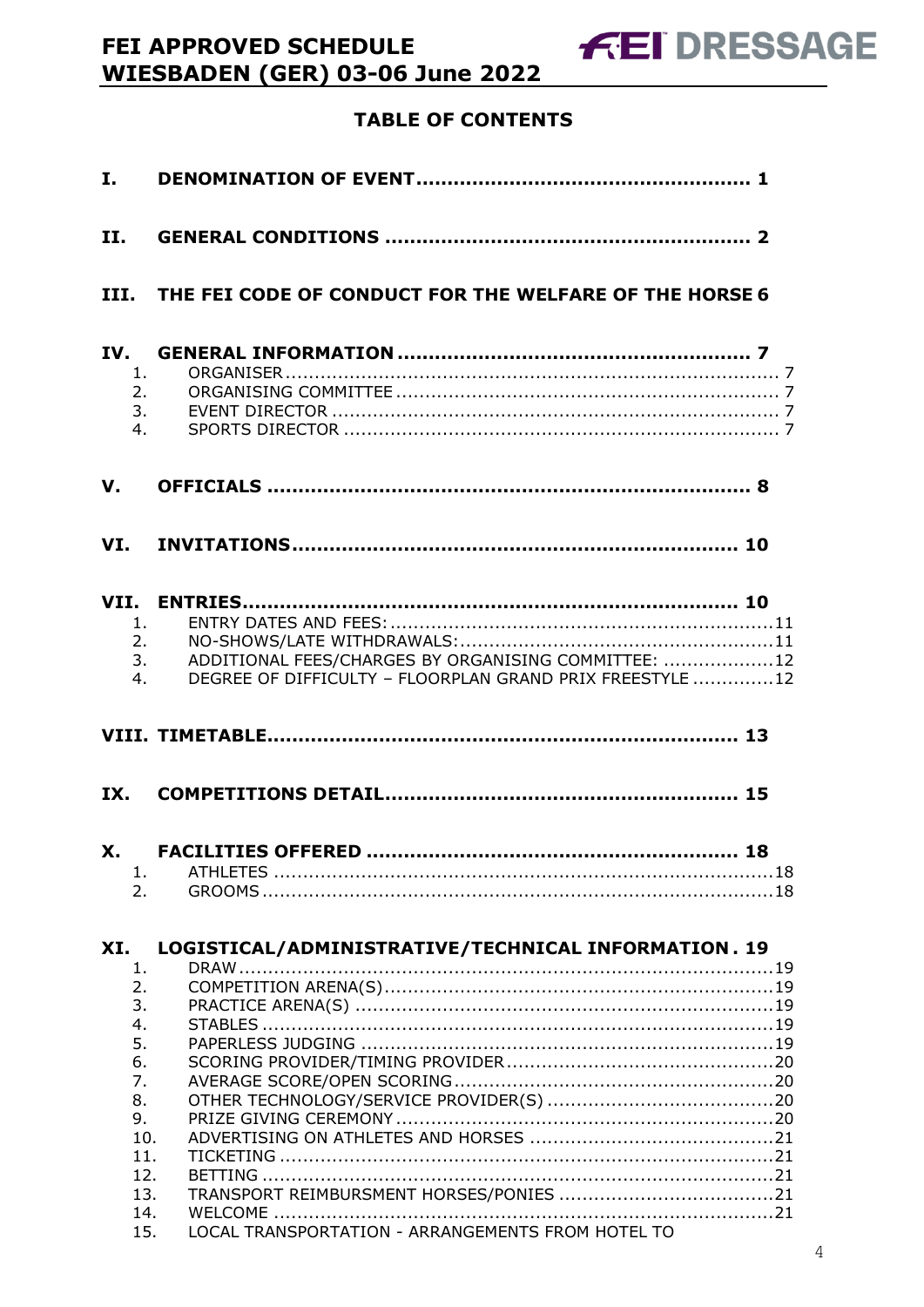| 16. ENTRY RIGHT TO SHOWGROUNDS/ACCREDITED PERSONS 21 |
|------------------------------------------------------|
|                                                      |

| 1.               |                                                        |  |
|------------------|--------------------------------------------------------|--|
| 2.               |                                                        |  |
| 3 <sub>1</sub>   |                                                        |  |
| 4.               |                                                        |  |
| 5.               |                                                        |  |
| 6.               |                                                        |  |
| $\overline{7}$ . | VENUE ARRIVAL INFORMATION & FITNESS TO COMPETE 24      |  |
| 8.               | EQUINE ANTI-DOPING AND CONTROLLED MEDICATION PROGRAMME |  |
|                  |                                                        |  |

# **XIII. [HUMAN ANTI-DOPING...........................................................](#page-26-0) 26**

|    | 1. THE FEI POLICY FOR ENHANCED COMPETITION SAFETY DURING THE |  |
|----|--------------------------------------------------------------|--|
|    |                                                              |  |
| 2. |                                                              |  |
| 3. |                                                              |  |
| 4. |                                                              |  |
| 5. |                                                              |  |
| 6. | ADDITIONAL INFORMATION FROM THE ORGANISER 29                 |  |
|    |                                                              |  |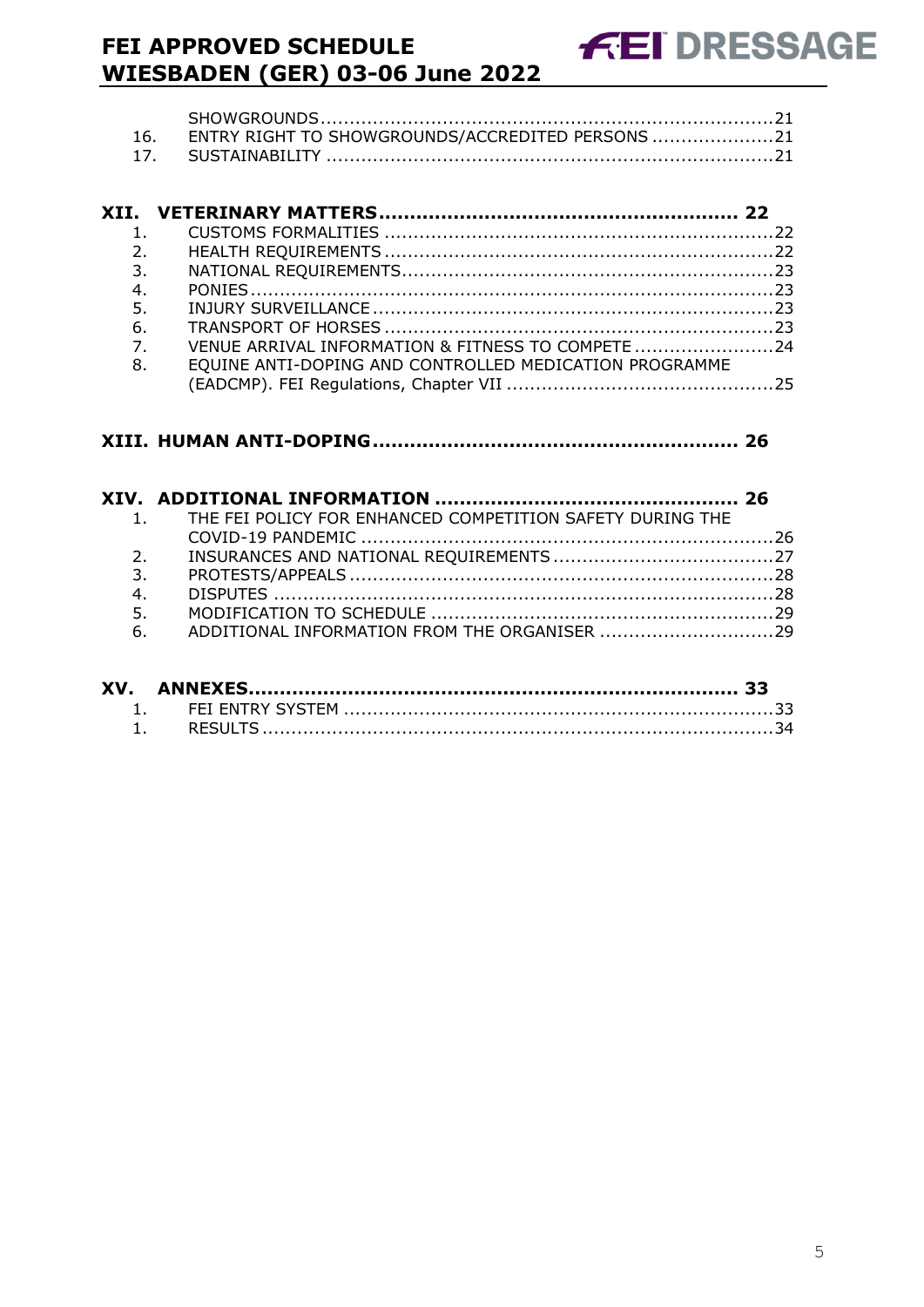# <span id="page-6-0"></span>**III. THE FEI CODE OF CONDUCT FOR THE WELFARE OF THE HORSE**

The Fédération Equestre Internationale (FEI) expects all those involved in international equestrian sport to adhere to the FEI's Code of Conduct and to acknowledge and accept that at all times the welfare of the horse must be paramount and must never be subordinated to competitive or commercial influences.

- 1. At all stages during the preparation and training of competition horses, welfare must take precedence over all other demands. This includes good horse management, training methods, farriery and tack, and transportation.
- 2. Horses and athletes must be fit, competent and in good health before they are allowed to compete. This encompasses medication use, surgical procedures that threaten welfare or safety, pregnancy in mares and the misuse of aids.
- 3. Events must not prejudice horse welfare. This involves paying careful attention to the competition areas, ground surfaces, weather conditions, stabling, site safety and fitness of the horse for onward travel after the event.
- 4. Every effort must be made to ensure that horses receive proper attention after they have competed and that they are treated humanely when their competition careers are over. This covers proper veterinary care, competition injuries, euthanasia and retirement.
- 5. The FEI urges all involved with the sport to attain the highest levels of education in their areas of expertise.

A full copy of this Code can be obtained from the Fédération Equestre Internationale, Chemin de la Joliette 8, CH-1006 Lausanne, Switzerland. Telephone: +41 21 310 47 47. The Code is available in English. The Code is also available on the FEI's website: <http://inside.fei.org/>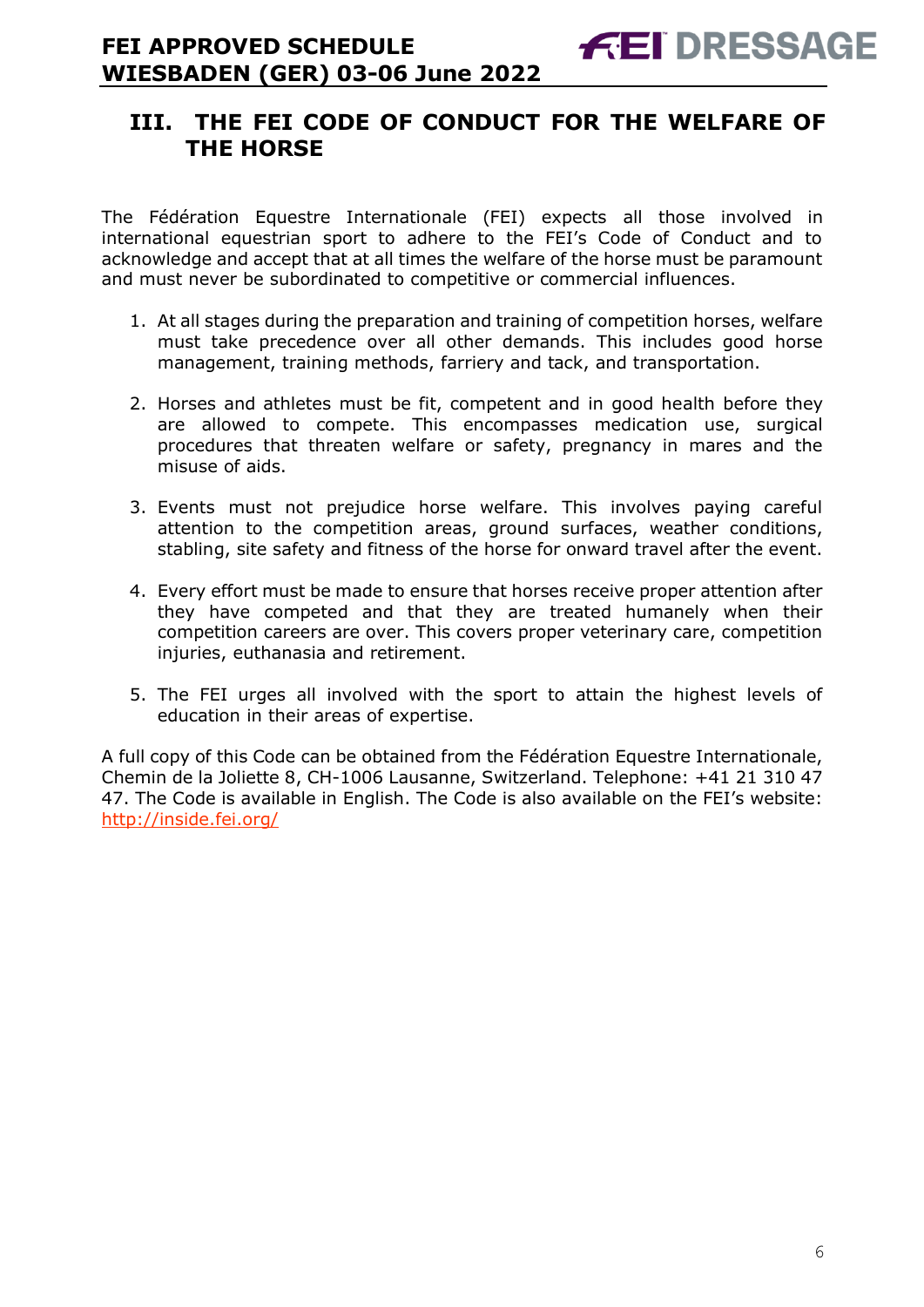#### <span id="page-7-1"></span><span id="page-7-0"></span>**1.ORGANISER**

| Name:      | Wiesbadener Reit- und Fahr-Club e.V.   |
|------------|----------------------------------------|
| Address:   | Postfach 60 22<br>65050 Wiesbaden      |
| Telephone: | +49.6 11 - 71 666 0                    |
| Fax:       | +49.6 11 - 71 666 150                  |
| Email:     | info@wrfc.de                           |
| Website:   | www.wrfc.de and www.pfingstturnier.org |

#### Contact Details Show Ground:

| Address:                | Am Parkfeld                            |
|-------------------------|----------------------------------------|
|                         | 65203 Wiesbaden-Biebrich               |
| Telephone:              | $+49(0)611 - 71666-0$                  |
| <b>GPS Coordinates:</b> | Latitude: 50.04173, Longitude: 8.23277 |

Accessibility Details:

| Arrival by road:  | from Köln or Frankfurt via motorway A66,<br>exit at junction Mainzer Straße,<br>in direction of Wiesbaden-Biebrich |
|-------------------|--------------------------------------------------------------------------------------------------------------------|
| Arrival by train: | main station Wiesbaden                                                                                             |
| Arrival by plane: | airport Frankfurt: approx. 30 km                                                                                   |

# <span id="page-7-2"></span>**2.ORGANISING COMMITTEE**

| Honorary President:                         | $\cdot$ .                       |
|---------------------------------------------|---------------------------------|
| President of the event: Kristina Dyckerhoff |                                 |
| Show Secretary:                             | Monika Lotz, Bettina Renneissen |
| Press Officer:                              | Kim Kreling                     |

#### <span id="page-7-3"></span>**3.EVENT DIRECTOR**

| Name:      | Kristina Dyckerhoff, Dr. Hanns-Dietrich Rahn, Isabelle<br>Kettner, Joachim Kettner, Albert Schäfer, Ulrich Schneider,<br>Dr. Gerhard Obermayr, Maike Ruske, Sabine Godawa,<br>Joachim Weiß |
|------------|--------------------------------------------------------------------------------------------------------------------------------------------------------------------------------------------|
| Address:   | Wiesbadener Reit- und Fahr-Club e.V.<br>Postfach 60 22                                                                                                                                     |
|            | D-65050 Wiesbaden                                                                                                                                                                          |
| Telephone: | $+49(0)611 - 71666-0$                                                                                                                                                                      |
| Email:     | info@wrfc.de                                                                                                                                                                               |

# <span id="page-7-4"></span>**4.SPORTS DIRECTOR**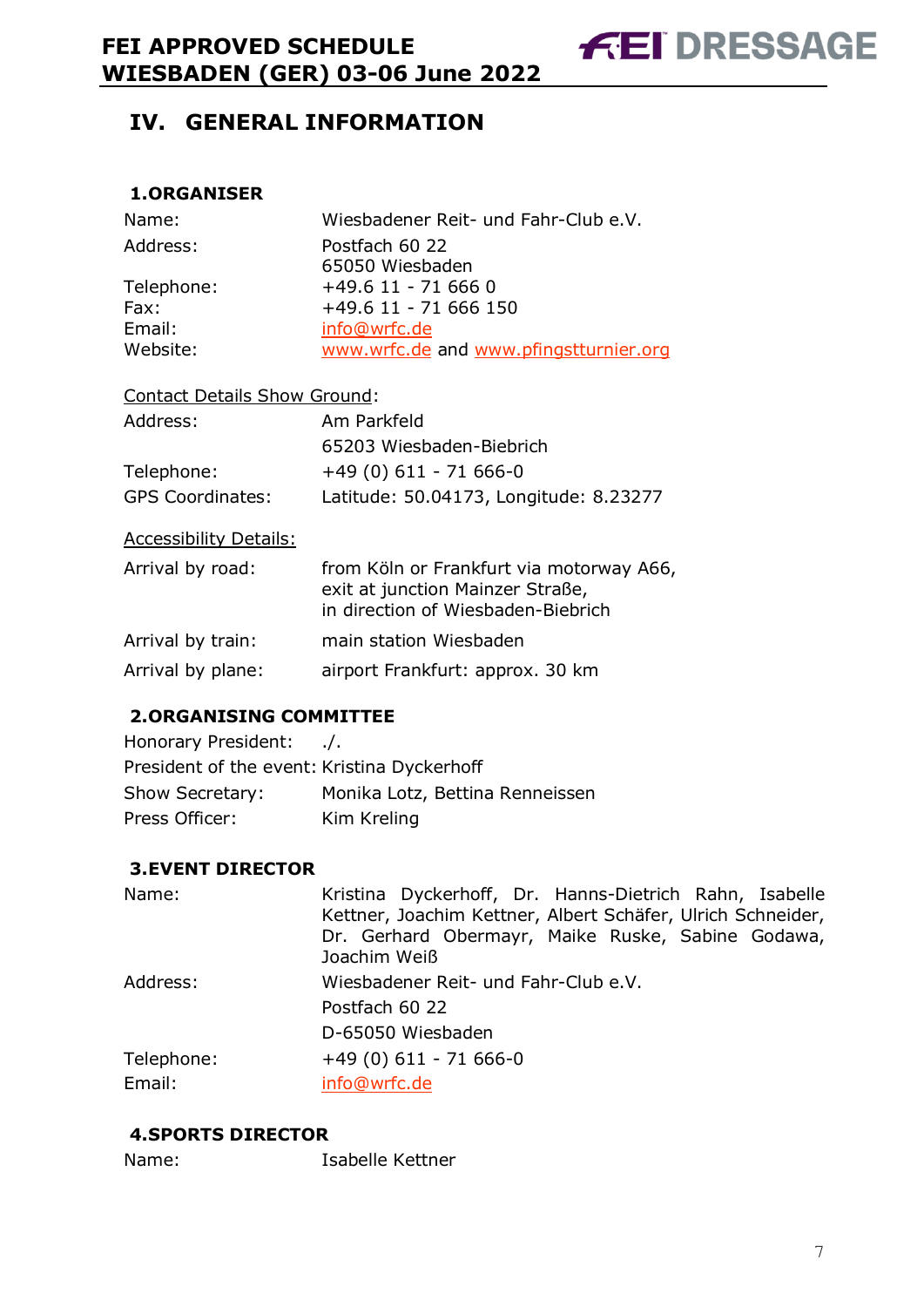# **V. OFFICIALS**

Please note that the schedule has been approved under the provision that all appointed Officials have successfully passed the on-line FEI Competency Evaluation Test.

<span id="page-8-0"></span>

| Ref.                    | <b>Panel</b>                                           | <b>Function</b>             | <b>FEI ID</b> | <b>Name</b>                | <b>NF</b>  | <b>Level</b>   | <b>Contact Email</b><br><b>Contact Phone</b>      |
|-------------------------|--------------------------------------------------------|-----------------------------|---------------|----------------------------|------------|----------------|---------------------------------------------------|
|                         |                                                        | Ground Jury President       | 10053735      | Dr. Evi Eisenhardt         | <b>GER</b> | $5*/YH$        | evi.eisenhardt@online.de<br>+49 (0) 170-4457779   |
|                         |                                                        | Ground Jury Member          | 10051972      | Raphael Saleh              | <b>FRA</b> | $5*/YH$        | saleh.raphael@orange.fr                           |
|                         |                                                        | Ground Jury Member          | 10050120      | Mariano Santos Redondo     | <b>ESP</b> | $4*/YH$        | marianosantos@telefonica.net<br>+34.669465343     |
| 1                       | Ground Jury                                            | Ground Jury Member          | 10095170      | Knut Danzberg              | <b>GER</b> | $4*/YH$        | knut.danzberg@gmx.de<br>$+49(0)$ 170-4716812      |
|                         |                                                        | Ground Jury Member          | 10049287      | Elisabeth Max-Theurer      | <b>AUT</b> | $5*/YH$        | max-theurer@aon.at                                |
|                         |                                                        | Ground Jury Member          | 10003244      | Isobel Wessels             | <b>GBR</b> | $5*/YH$        | isobelwessels@btinternet.com<br>+44.77 48 700 922 |
|                         |                                                        | Ground Jury Member          | 10050583      | Katrina Wüst               | <b>GER</b> | $5*/YH$        | katrina.wuest@t-online.de<br>+49 (0) 171-3727326  |
|                         |                                                        | Foreign Judge               | 10038239      | Christoph Umbach           | <b>LUX</b> | $5*/YH$        | christof.umbach@yahoo.com<br>+352.621 35 18 92    |
| $\mathbf{2}$            | Foreign Technical Delegate                             | Foreign Technical Delegate  |               | N/A                        |            |                |                                                   |
| 3                       | Chief Steward                                          | Chief Steward               | 10093355      | Gabriele Sittner           | <b>GER</b> | $\overline{2}$ | gabi@hhfo.de<br>+49 (0) 170-7724849               |
|                         |                                                        | <b>Assistant Steward</b>    | 10093353      | Alexander Bauer            | <b>GER</b> | $\mathbf{1}$   | Reitstallbauer@aol.com<br>+49 (0) 172-8138537     |
| 4                       | <b>Assistant Stewards</b>                              | <b>Assistant Steward</b>    | 10053087      | Katharina von Stetten      | <b>GER</b> | $\overline{2}$ | kchvst@web.de<br>+49 (0) 172-3612279              |
|                         |                                                        | Assistant Steward           | 10093358      | Heidrun Weitz              | <b>GER</b> | $\mathbf{1}$   | heidrun.weitz@t-online.de<br>+49 (0) 175-6415216  |
| 5                       | FEI Veterinary Delegate                                | Veterinary Delegate         | 10050612      | Dr. Michael Zeitelhack     | <b>GER</b> | $\overline{2}$ | mail@zeitelhack.info<br>+49.1717751281            |
|                         |                                                        | Veterinary Services Manager | 10089749      | Dr. Isabel Gevelhoff-Eiser | <b>GER</b> |                | IsiGevelhoff@qmx.de<br>+49.170-5240199            |
| 6                       | Veterinary Services Manager /<br>Treating Veterinarian | Treating Veterinarian       | 10089877      | Dr. Swantje Werner         | <b>GER</b> |                | swantje.werner@gmx.de<br>+49 (0) 178 2139733      |
|                         |                                                        | Holding Box Veterinarian    | 10053759      | Dr. Stephen Eversfield     | <b>GER</b> |                | kontakt@pgrm.de<br>$+49(0)6190 - 8879619$         |
| $\overline{\mathbf{z}}$ | Doctor/Medical Service                                 | Doctor                      |               | Dr. Hanns-Dietrich Rahn    | <b>GER</b> |                | +49 (0) 173-2510170                               |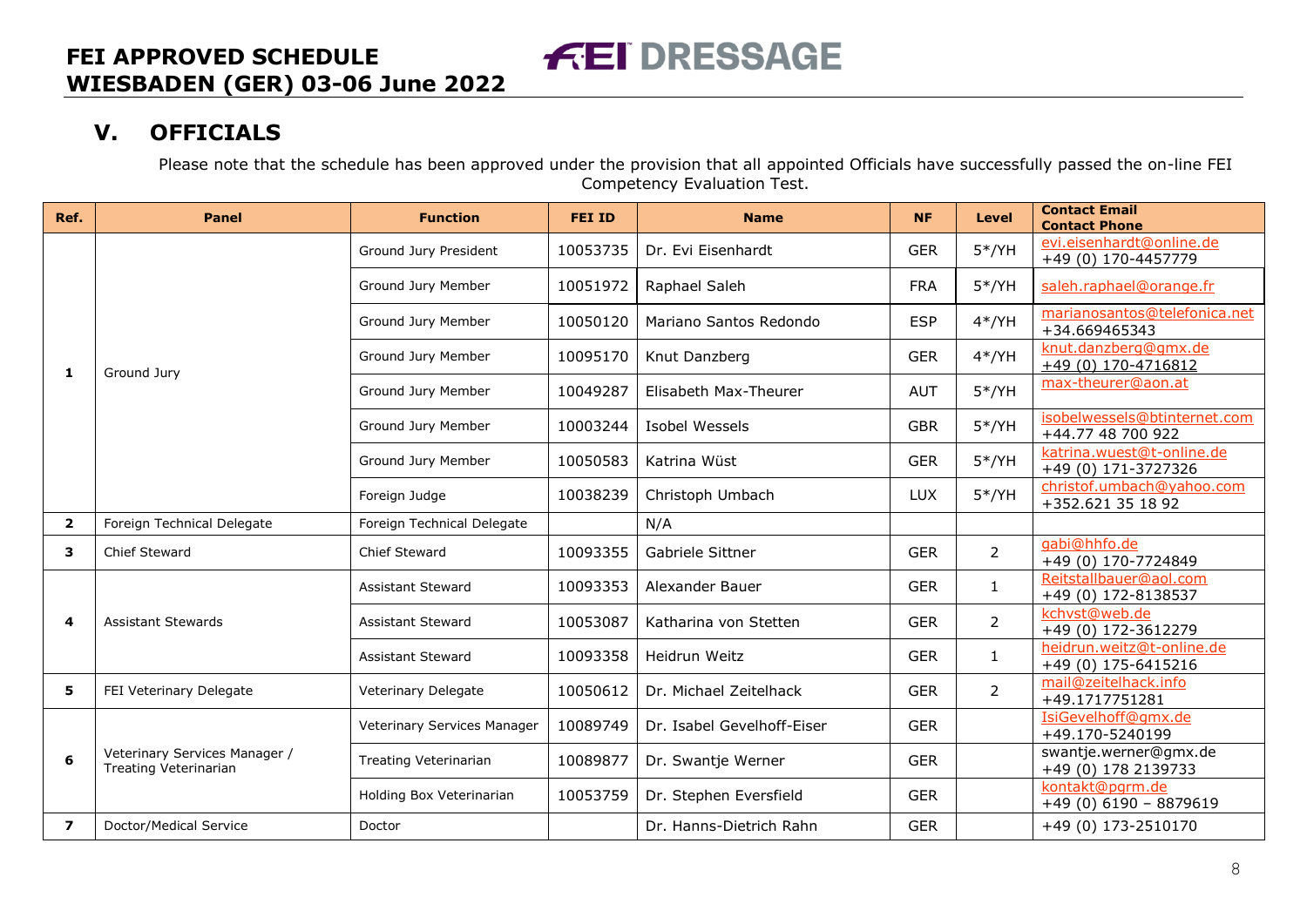## Medical Service **DRK - Bereitschaft West und Biebrich** GER info@drk-wiesbaden-west.de<br>+49 (0) 611-960013<br>+49 (0) 170 5150133 +49 (0) 611-960013 **8** Farrier **8** Farrier **Farrier** Farrier **Stephan u. Christoph Wagner** GER **9** NF Delegate NF Delegate NF Delegate NF Delegate NF Delegate NF Delegate NF Delegate NF Delegate NF Delegate NF Delegate NF Delegate NF Delegate NF Delegate NF Delegate NF Delegate NF Delegate NF Delegate NF Delegate NF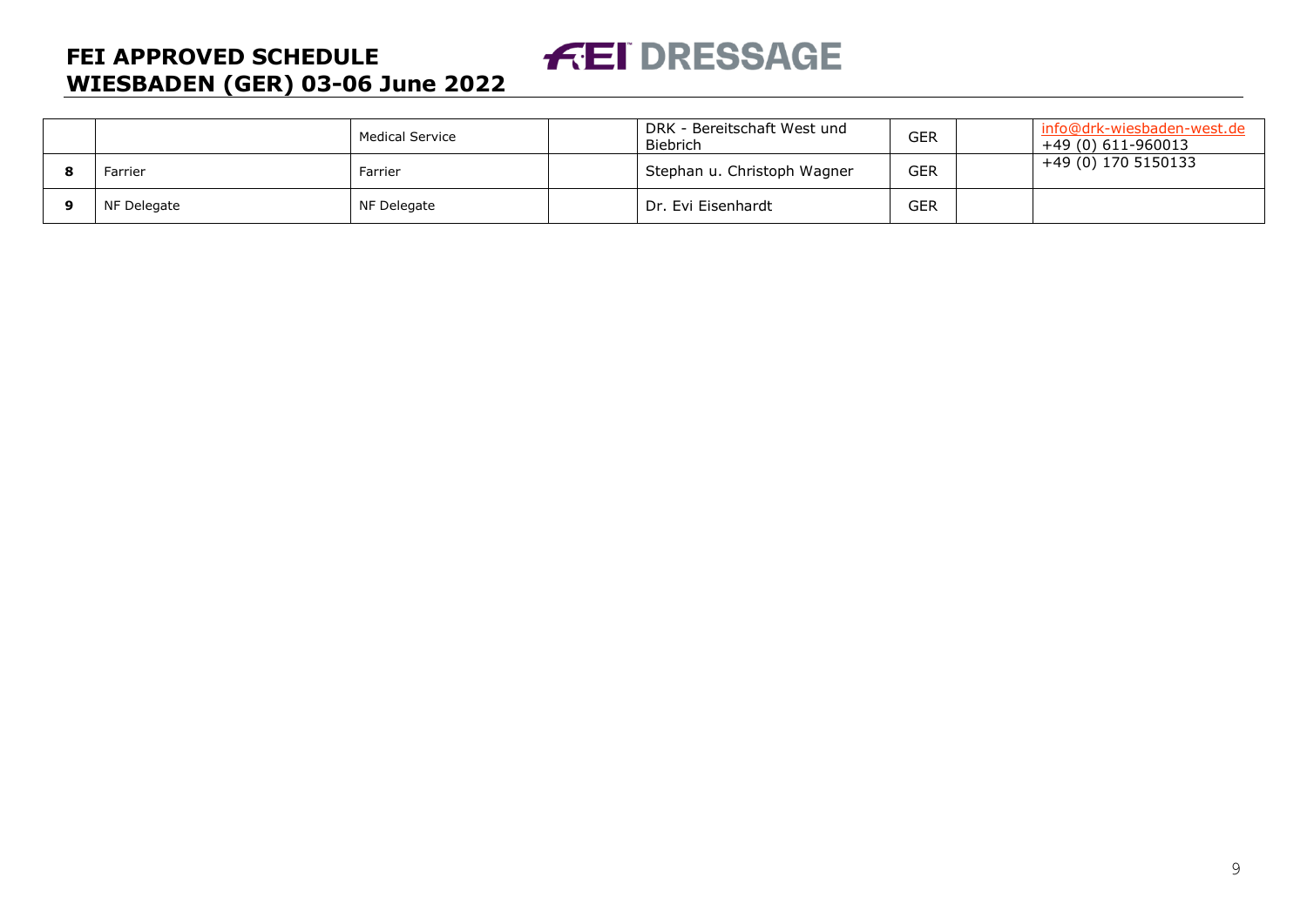# <span id="page-10-0"></span>**VI. INVITATIONS**

| Number of NFs invited:        | unlimited                                                                                       |
|-------------------------------|-------------------------------------------------------------------------------------------------|
| State which NFs are invited:  | all NFs affiliated to the FEI upon request                                                      |
| Total Number of athletes:     | max. 30                                                                                         |
| Number of home athletes:      | 13                                                                                              |
| Number of athletes per NF:    | 2                                                                                               |
| Number of horses per athlete: | $CDI4*: 2 (8 years and older)$<br>CDIYH: $3$ – max. 2 per age group (5-, 6- and 7 years<br>old) |
| Number of FEI Wild Cards:     | $CDI4*:1$                                                                                       |
| Number of OC Wild Cards:      | 2                                                                                               |

**FEI DRESSAGE** 

Athletes are invited by the Organiser through their NF.

One (1) groom per athlete.

# <span id="page-10-1"></span>**VII. ENTRIES**

- You must use the FEI Entry System for all categories of this Event: [https://entry.fei.org/index.php?page=PFO\\_Entries\\_NF\\_EventSearch](https://entry.fei.org/index.php?page=PFO_Entries_NF_EventSearch)
- You will find additional documentation on: <https://inside.fei.org/fei/your-role/it-services/it-platforms/fei-entry-system>
- All Athletes and Horses participating in any International Competition must be registered with the FEI.
- Athletes and/or Horses present at the Event without having been entered through the FEI's Online Entry System will automatically be disqualified unless compelling circumstances warrant otherwise.
- German Athletes have to enter through the German Entry System NeOn! Entries of German Athletes will then be uploaded into the FEI Online Entry System!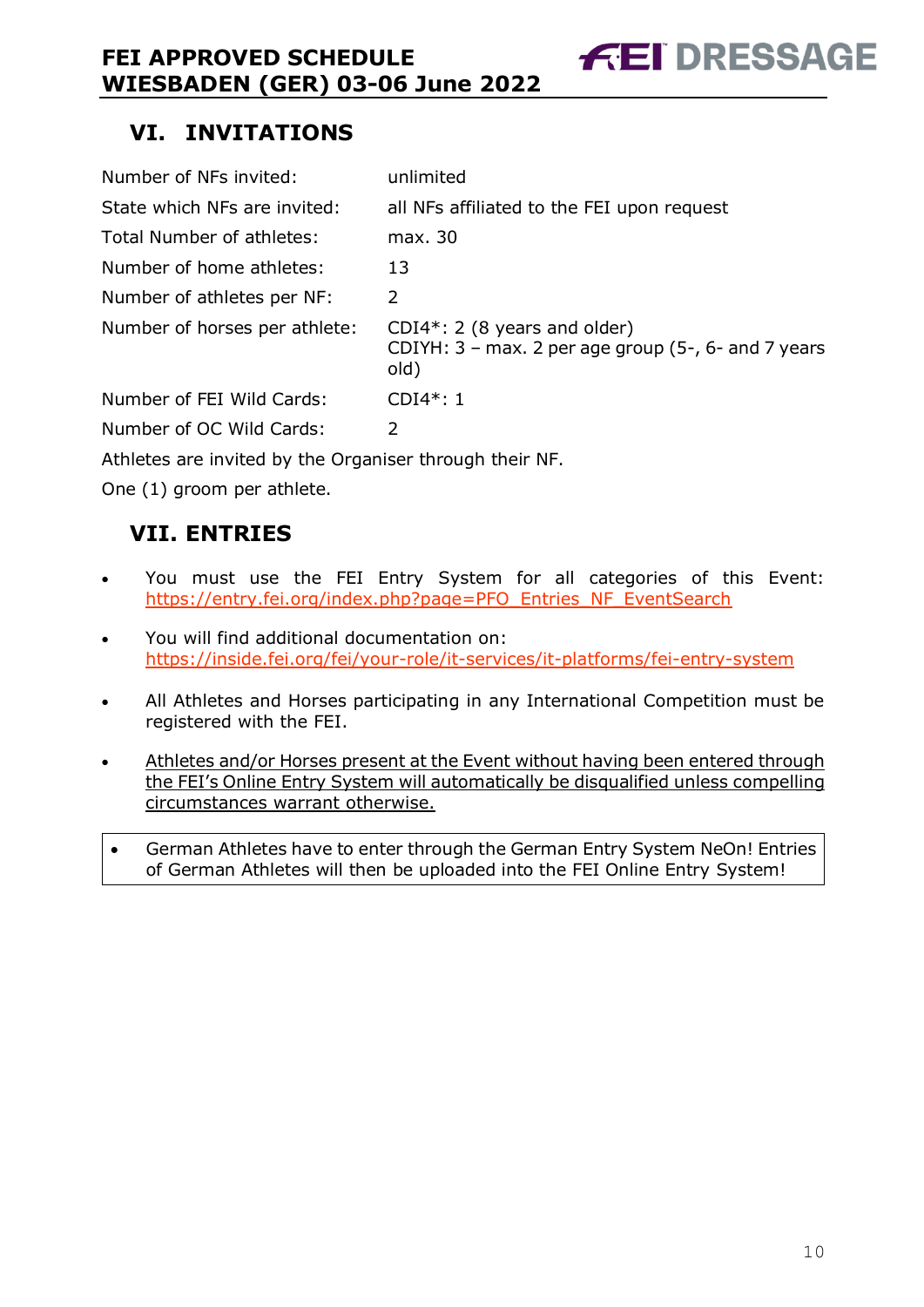**FEI DRESSAGE** 

# <span id="page-11-0"></span>**1.ENTRY DATES AND FEES:**

#### **Deadlines for entries**

| Definite Entries:            |                                                     |
|------------------------------|-----------------------------------------------------|
| German Entry System:         | 09/05/2022 (only German athletes)                   |
| FEI Entry System:            | 12/05/2022                                          |
| Last date for substitutions: | 03/06/2022, two hours prior to the horse inspection |

Entries have to be in accordance with art 423 of the Dressage Rules and art 116 of the General Regulations.

#### **Entry fee per horse**:

| <b>CDIYH:</b>               | € 326,10       |
|-----------------------------|----------------|
| $CDI4*$ :                   | € 496,10       |
| <b>Total fee per horse:</b> |                |
| Stabling fee:               | € 36,10 (19 %) |
| Entry fee CDI4*/CDIYH:      | 0              |
| <b>VAT:</b>                 |                |
| Stabling fee per horse:     | € 190,00       |
| CDIYH:                      | € 100,00       |
| $CDI4*$ :                   | € 270,00       |

Entry fee, stabling fee as well as further fees of German Athletes will be subject to direct debit through the German online system NeOn.

Foreign Athletes are asked to transfer entry fee, stabling fee as well as further fees by closing date of entries to the following account: Account holder: Wiesbadener Reit- und Fahr-Club e.V. Bank: Wiesbadener Volksbank IBAN: DE06 5109 0000 0000 7788 18 BIC: WIBADE5W Reference: Name of the athlete

All further "ADDITIONAL FEES/CHARGES BY OC" mentioned in the schedule (see below) will be invoiced on site.

| Name:   | EL Veranstaltungsservice - Editha Ludewig |
|---------|-------------------------------------------|
| Mobile: | +49.172 - 53 20 746                       |
| Email:  | eddyelwaf@gmx.de                          |

# <span id="page-11-1"></span>**2.NO-SHOWS/LATE WITHDRAWALS:**

**NB:** In the case of withdrawals after the date of definite entries or no-shows the athlete or the respective NF will be held liable to reimburse the Organiser for the actual financial loss incurred by the Organiser (i.e., stabling and hotel expenses) as a result of the late withdrawal or no-show.

Amount charged: CDI4\*: € 496,10 per horse / CDIYH: € 326,10 per horse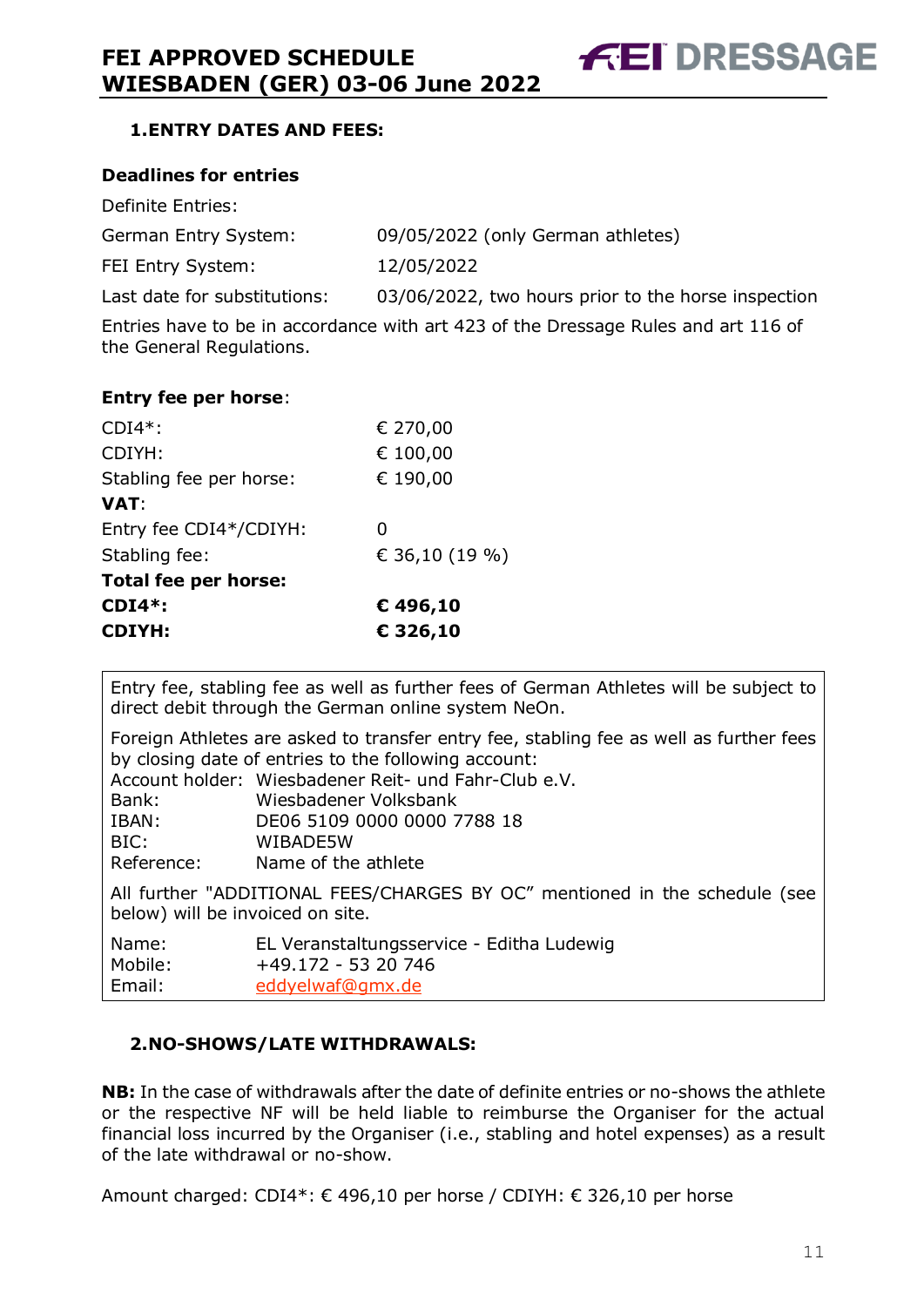# <span id="page-12-0"></span>**3.ADDITIONAL FEES/CHARGES BY ORGANISING COMMITTEE:**

All other fees must be listed hereunder with the details of the amounts to be charged and approved by the FEI. Only fees approved by the FEI and listed in the approved Schedule can be charged by the Organiser.

**FEI DRESSAGE** 

# EADCMP Fee:

Included in compulsory entry fee  $\Box$  Not included in compulsory entry fee  $\boxtimes$ 

Lower-Level Events (CIMs) CHF 18 per horse per event (For definition of CIMs see Appendix E of the FEI General Regulations) Higher-Level Events CHF 25 per horse per event (All other events not defined as CIM)

| Electricity (upon request):                                    | € 80,00 per hook-up                             |
|----------------------------------------------------------------|-------------------------------------------------|
| Manure disposal:                                               | € 40,00 per horse                               |
| Hay:                                                           | € 10,00 per bale                                |
| Straw:                                                         | € 8,00 per bale (1st bedding included)          |
| Shavings:                                                      | € 14,00 per bale                                |
| Tack box:                                                      | € 297,50 per box                                |
| (there will only be a limited number of extra boxes available) |                                                 |
| Additional hook-up:                                            | € 80,00 per hook-up (e. g. caravan)             |
| Parking site:                                                  | € 60,00 per car with trailer/lorry/caravan etc. |
| Additional hook-up:                                            | € 80,00 per hook-up (e. g. caravan)             |
| Additional parking:                                            | € 60,00 per caravan or similar                  |
| Infringement of smoking ban:                                   | € 50,00 per incident                            |

Hotel room prices of the official Event hotel Dorint Pallas Wiesbaden (incl. breakfast): Standard single room/night: € 99,50 Standard double room/night: € 117,50 Junior suite for single use/night: € 199,50 Junior suite for double use/night: € 217,50

# **All aforementioned amounts are including VAT**

VAT Number of the Organiser: 43 250 4409 1

# <span id="page-12-1"></span>**4. DEGREE OF DIFFICULTY – FLOORPLAN GRAND PRIX FREESTYLE**

| $\boxtimes$ DoD will be used. |  |                                 | $\Box$ DoD will not be used. |  |  |  |  | $\Box$ Not Applicable.                                                                    |  |  |
|-------------------------------|--|---------------------------------|------------------------------|--|--|--|--|-------------------------------------------------------------------------------------------|--|--|
|                               |  |                                 |                              |  |  |  |  | Athletes are required to login using their own credentials on to                          |  |  |
|                               |  |                                 |                              |  |  |  |  | http://dressagefreestyle.fei.org to create or assign their Grand Prix Freestyle floorplan |  |  |
|                               |  | at the latest 2 hours prior to: |                              |  |  |  |  |                                                                                           |  |  |

 $\Box$  the horse inspection.

 $\boxtimes$  the draw of the Grand Prix (CDIs/CDIOs) / Short Grand Prix (CDI-Ws).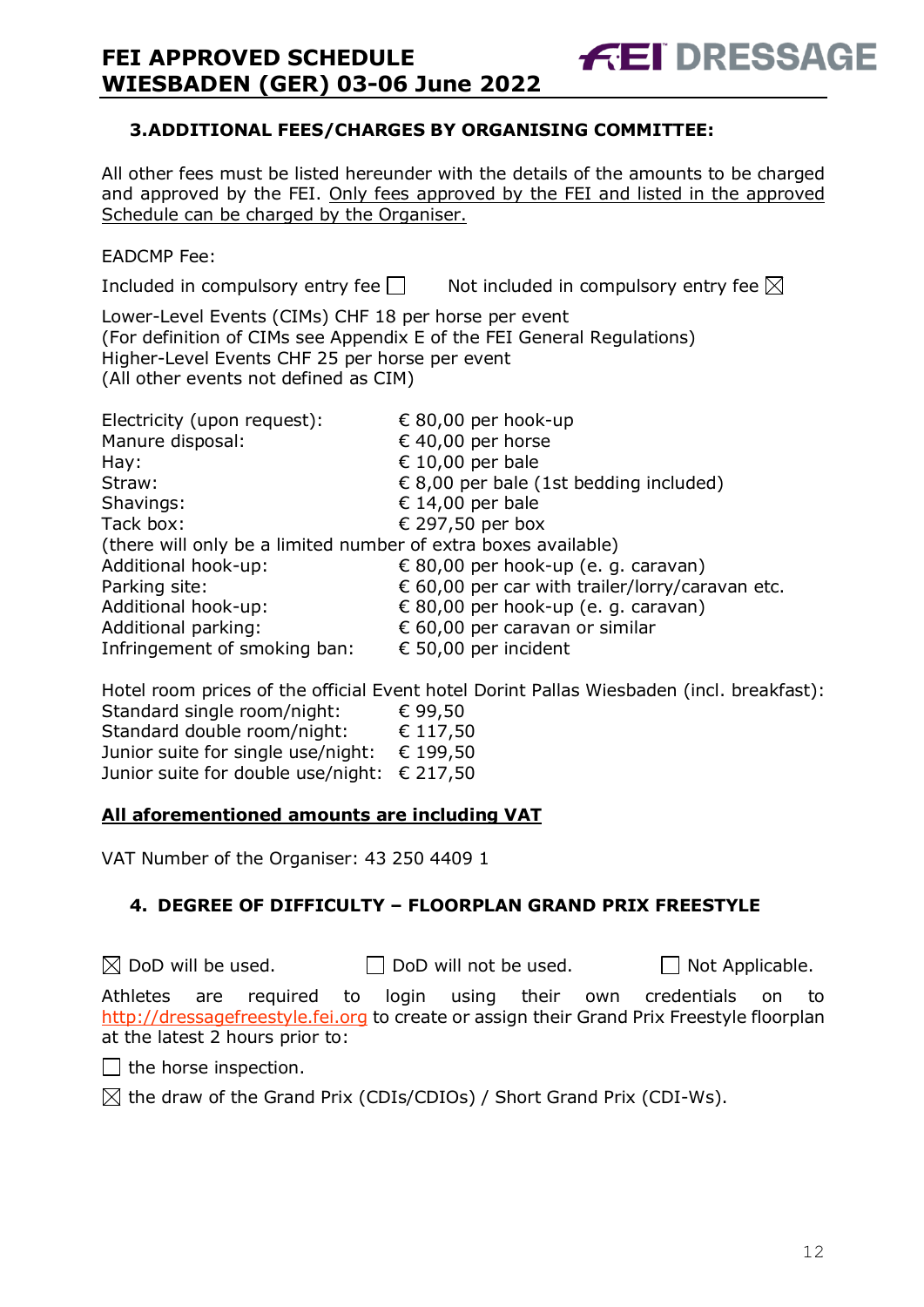# <span id="page-13-0"></span>**VIII. TIMETABLE**

#### **Competitions must not start before 08:00 h and must not finish after 23:00 h unless prior approval is granted by the FEI.**

#### **The current edition of Dressage Tests at the date of the show will be used and all tests must be ridden from memory.** <https://inside.fei.org/fei/your-role/organisers/dressage/tests>

|                                                                        | Day      | <b>Date</b> | <b>Time</b>       |
|------------------------------------------------------------------------|----------|-------------|-------------------|
| · Opening of stables:                                                  | Thursday | 02/06/2022  | 12.00 h           |
| · Horse Inspection:                                                    |          |             |                   |
| * CDI4* - Freestyle Tour                                               | Friday   | 03/06/2022  | $17.00 - 18.00 h$ |
| * CDI4* - Special Tour                                                 | Saturday | 04/06/2022  | $10.30 - 11.30$ h |
| * CDIYH - 5 year old horses                                            | Friday   | 03/06/2022  | $08.30 - 09.30 h$ |
| * CDIYH - 6 year old horses                                            | Friday   | 03/06/2022  | $08.30 - 09.30 h$ |
| * CDIYH - 7 year old horses                                            | Friday   | 03/06/2022  | $15.30 - 16.30$ h |
| · Declaration of Starters                                              |          |             |                   |
| Competition 1 (Grand Prix - Qualifier for<br>the Grand Prix Freestyle) | Friday   | 03/06/2022  | 17.30 h           |
| Competition 2 (Grand Prix Freestyle)                                   | Saturday | 04/06/2022  | 17.30 h           |
| Competition 3 (Grand Prix - Qualifier for<br>the Grand Prix Special)   | Saturday | 04/06/2022  | 12.30 h           |
| Competition 4 (Grand Prix Special)                                     | Sunday   | 05/06/2022  | 17.30 h           |
| Competition 5 (CDIYH Preliminary Tests 5-<br>year-old horses)          | Friday   | 03/06/2022  | 09.30 h           |
| Competition 6 (CDIYH Final Tests 5-year-<br>old horses)                | Friday   | 03/06/2022  | 17.30 h           |
| Competition 7 (CDIYH Preliminary Tests 6-<br>year-old horses)          | Friday   | 03/06/2022  | 09.30 h           |
| Competition 8 (CDIYH Final Tests 6-year-<br>old horses)                | Saturday | 04/06/2022  | 17.30 h           |
| Competition 9 (CDIYH Preliminary Tests 7-<br>year-old horses)          | Friday   | 03/06/2022  | 17.30 h           |
| Competition 10 (CDIYH Final Tests 7-year-<br>old horses)               | Saturday | 04/06/2022  | 17.30 h           |
| • Draw:                                                                |          |             |                   |
| Competition 1 (Grand Prix Freestyle Tour)                              | Friday   | 03/06/2022  | 18.15h            |
| Competition 2 (Grand Prix Freestyle)                                   | Saturday | 04/06/2022  | 18.00 h           |
| Competition 3 (Grand Prix Special Tour)                                | Saturday | 04/06/2022  | 18.45 h           |
| Competition 4 (Grand Prix Special)                                     | Sunday   | 05/06/2022  | 18.45 h           |
| Competition 5 (CDIYH Preliminary Tests 5-<br>year-old horses)          | Friday   | 03/06/2022  | 09.45 h           |
| Competition 6 (CDIYH Final Tests 5-year-<br>old horses)                | Friday   | 03/06/2022  | 18.00 h           |
| Competition 7 (CDIYH Preliminary Tests 6-<br>year-old horses)          | Friday   | 03/06/2022  | 09.45 h           |
| Competition 8 (CDIYH Final Tests 6-year-<br>old horses)                | Saturday | 04/06/2022  | 18.00 h           |
| Competition 9 (CDIYH Preliminary Tests 7-<br>year-old horses)          | Friday   | 03/06/2022  | 18.00 h           |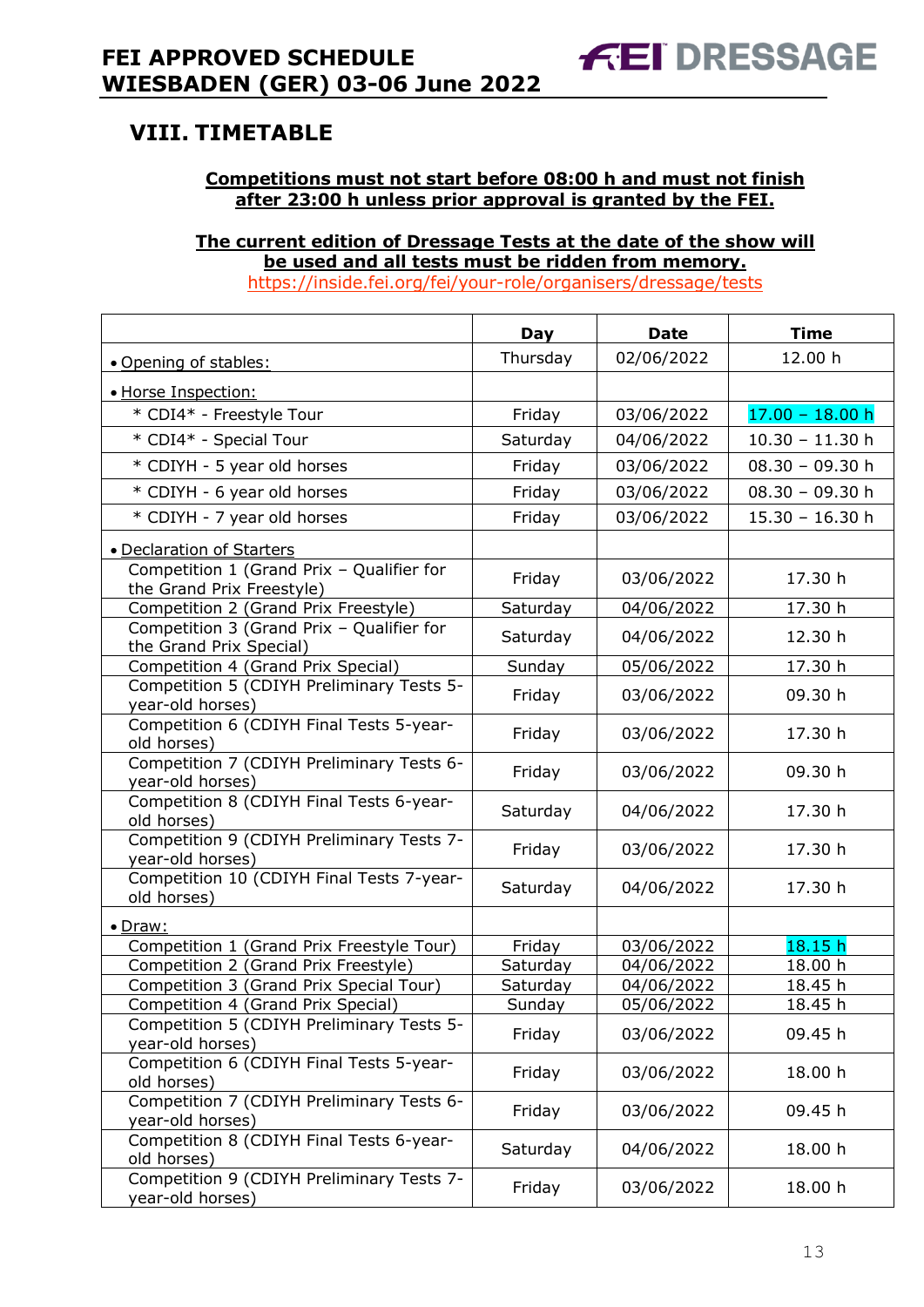| Competition 10 (CDIYH Final Tests 7-year-<br>old horses) | Saturday | 04/06/2022 | 18.00 h |
|----------------------------------------------------------|----------|------------|---------|
|----------------------------------------------------------|----------|------------|---------|

**FEI DRESSAGE** 

| <b>Competitions CDI4*:</b>                                                   | Day      | Date       | <b>Time</b> | <b>Prize Money</b> |
|------------------------------------------------------------------------------|----------|------------|-------------|--------------------|
| Competition 1 (Grand Prix - Qualifier for<br>the Grand Prix Freestyle)       | Saturday | 04/06/2022 | 10.30 h     | 8.000,00<br>€      |
| Competition No 2 (Grand Prix Freestyle)<br>$\bullet$<br>- under Floodlight - | Sunday   | 05/06/2022 | 21.00 h     | € 26.000,00        |
| Competition 3 (Grand Prix - Qualifier for<br>the Grand Prix Special)         | Sunday   | 05/06/2022 | 16.30 h     | 8.000,00<br>€      |
| Competition No 4 (Grand Prix Special)                                        | Monday   | 06/06/2022 | 11.30h      | € 26.000,00        |
| <b>Total Prize Money</b>                                                     |          |            |             | € 68.000,00        |
| <b>Prizes in Kind</b>                                                        |          |            |             |                    |

| <b>Competitions CDIYH:</b>                                                 | Day      | <b>Date</b> | <b>Time</b> | <b>Prize Money</b> |
|----------------------------------------------------------------------------|----------|-------------|-------------|--------------------|
| Competition No 5 (Preliminary Test for 5-<br>$\bullet$<br>year-old horses) | Friday   | 03/06/2022  | 13.30 h     | € 200,00           |
| • Competition No 6 (Final Test for 5-year-old<br>horses)                   | Saturday | 04/06/2022  | 16.30 h     | € 200,00           |
| • Competition No 7 (Preliminary Test for 6-<br>year-old horses)            | Friday   | 03/06/2022  | 16.00 h     | € 300,00           |
| • Competition No 8 (Final Test for 6-year-old<br>horses)                   | Saturday | 04/06/2022  | 19.00 h     | € 300,00           |
| • Competition No 9 (Preliminary Test for 7-<br>year-old horses)            | Saturday | 04/06/2022  | 08.00 h     | € 1.000,00         |
| Competition No 10 (Final Test for 7-year-<br>$\bullet$<br>old horses)      | Sunday   | 05/06/2022  | 08.00 h     | € 1.000,00         |
| <b>Total Prize Money</b>                                                   |          |             |             | € 3.000,00         |
| <b>Prizes in Kind</b>                                                      |          |             |             | $\cdot$            |

The definite timetable will only be published on the internet under www.pfingstturnier.org The timetable will contain important information on arrival. Athletes are requested to take notice of this information.

#### **GENERAL CLASSIFICATION AT THE END OF THE COMPETITIONS:**

| Leading athlete award - | $\cdot$ /. |
|-------------------------|------------|
| Best foreign athlete -  | $\cdot$ /. |
| Best home athlete -     | $\cdot$ /. |
| Team awards -           | $\cdot$ /. |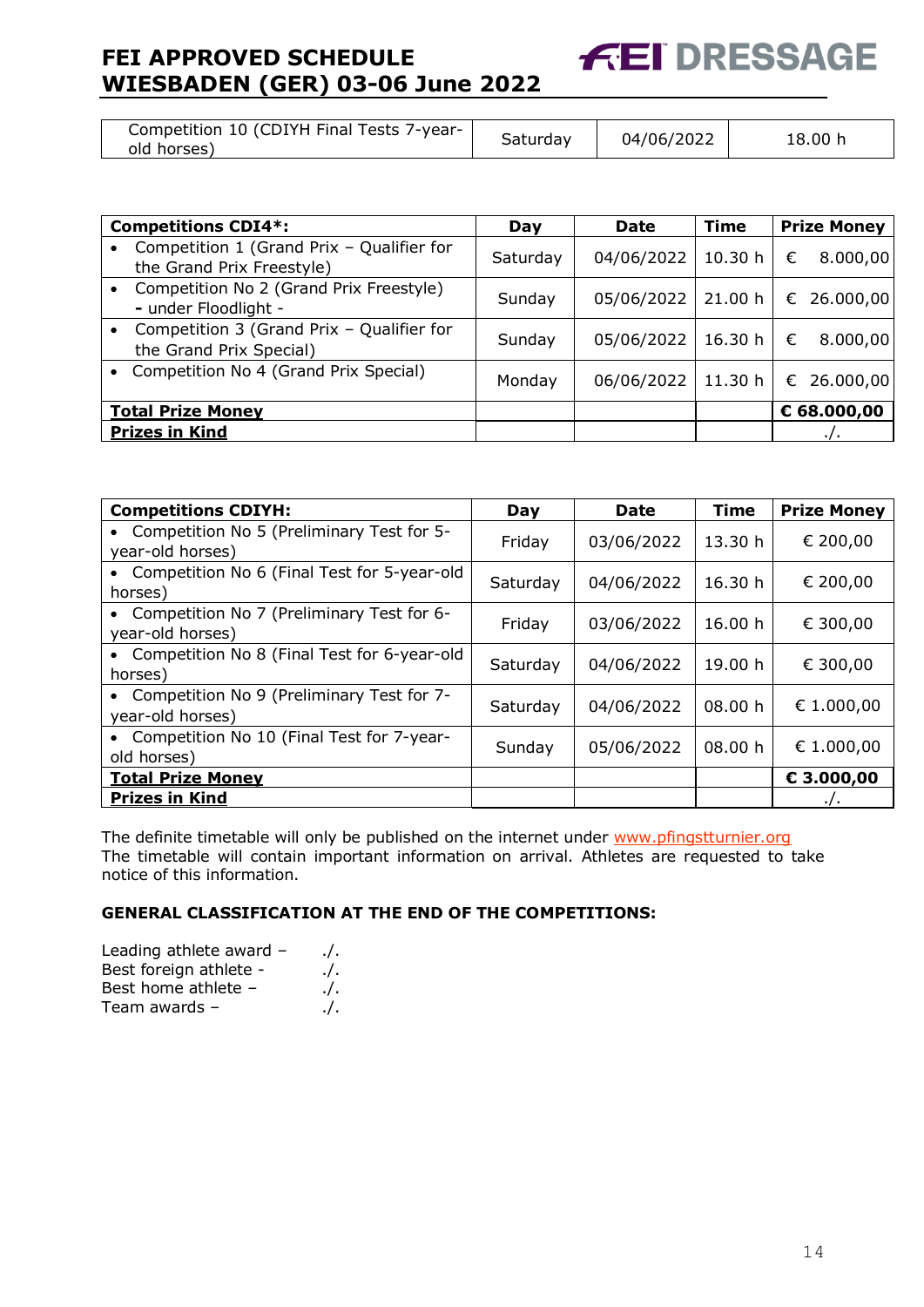# <span id="page-15-0"></span>**IX. COMPETITIONS DETAIL**

#### **FIRST DAY: FRIDAY DATE: 03/06/2022**

**FEI DRESSAGE** 

#### **COMPETITION No 5 - CDIYH**

Test: FEI Preliminary Test for 5-year-old horses Number of horses per athlete: 2 Open to: All Athletes entered Draw/Art: **Art. 425.2 (ordinary draw)** Prize money: € 200,00 Breakdown: 45/40/35/30/25/25 If more athletes are placed the next receive:  $\epsilon$  25,00 each.

\* \* \* \* \* \* \* \* \* \*

#### **COMPETITION No 7 - CDIYH**

Test: FEI Preliminary Test for 6-year-old horses Number of horses per athlete: 2 Open to: All Athletes entered Draw/Art: **Art. 425.2 (ordinary draw)** Prize money: € 300,00 Breakdown: 65/60/50/45/40/40 If more athletes are placed the next receive:  $\epsilon$  40,00 each.

\* \* \* \* \* \* \* \* \* \*

#### **SECOND DAY: SATURDAY DATE: 04/06/2022**

#### **COMPETITION No 1**

#### **Qualifier for the Grand Prix Freestyle (Competition 2)**

| Test:                                                                | FEI Grand Prix                                        |
|----------------------------------------------------------------------|-------------------------------------------------------|
| Number of horses per athlete: 1                                      |                                                       |
| Open to:                                                             | All Athletes entered                                  |
| Draw/Art:                                                            | Art. 425.2.1.b (in reverse order of the World Ranking |
|                                                                      | $list - in groups of five)$                           |
| Prize money:                                                         | € 8.000,00                                            |
| Breakdown:                                                           | 2.400/1.500/1.000/800/600/500/300/300/300/300         |
| If more athletes are placed the next receive: $\epsilon$ 90,00 each. |                                                       |

\* \* \* \* \* \* \* \* \* \*

#### **COMPETITION No 6 - CDIYH**

Test: FEI Final Test for 5-year-old horses Number of horses per athlete: 2 Open to: All Athletes entered Draw/Art: **Art. 425.2 (ordinary draw)** Prize money: € 200,00 Breakdown: 45/40/35/30/25/25 If more athletes are placed the next receive:  $\epsilon$  25,00 each.

\* \* \* \* \* \* \* \* \* \* \*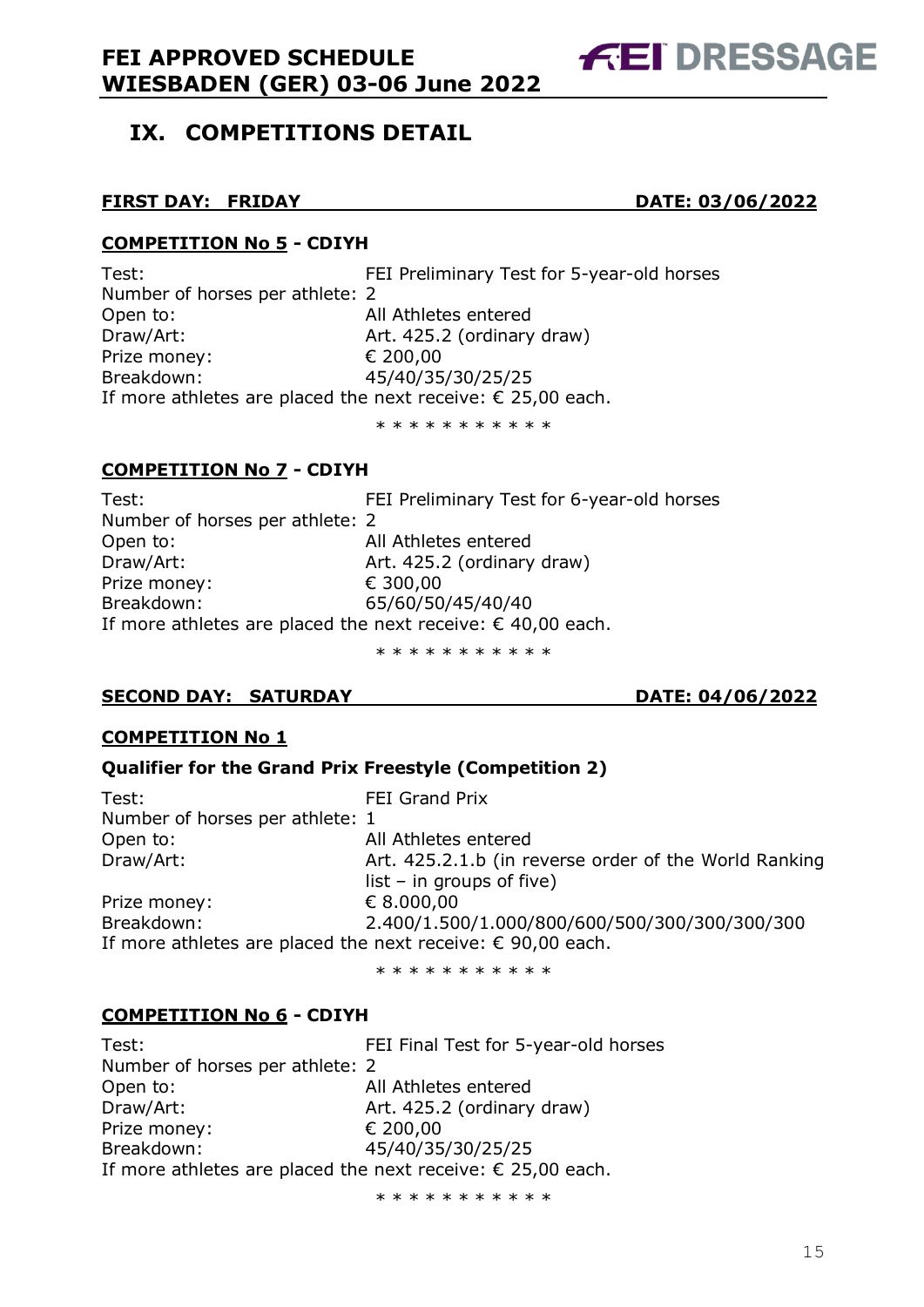#### **COMPETITION No 8 - CDIYH**

Test: FEI Final Test for 6-year-old horses Number of horses per athlete: 2 Open to: All Athletes entered Draw/Art: **Art. 425.2 (ordinary draw)** Prize money: € 300,00 Breakdown: 65/60/50/45/40/40 If more athletes are placed the next receive:  $\epsilon$  40,00 each.

\* \* \* \* \* \* \* \* \* \*

**FEI DRESSAGE** 

#### **COMPETITION No 9 - CDIYH**

Test: FEI Preliminary Test for 7-year-old horses Number of horses per athlete: 2 Open to: All Athletes entered Draw/Art: **Art. 425.2 (ordinary draw)** Prize money: € 1.000,00 Breakdown: 220/200/180/150/130/120 If more athletes are placed the next receive:  $\epsilon$  60,00 each.

\* \* \* \* \* \* \* \* \* \*

#### **THIRD DAY: SUNDAY DATE: 05/06/2022**

#### **COMPETITION No 2**

| Test:<br>Sound carrier:         | FEI Grand Prix Freestyle to Music under floodlight<br>2 copies have to be handed in the evening before the<br>competition in the show office                                                                                                                                         |
|---------------------------------|--------------------------------------------------------------------------------------------------------------------------------------------------------------------------------------------------------------------------------------------------------------------------------------|
| Number of horses per athlete: 1 |                                                                                                                                                                                                                                                                                      |
| Open to and compulsory for:     | the best 12 athlete/horse combinations (including<br>those who tie for the $12th$ place) from class No. 1. If an<br>athlete does not participate, the placement in<br>competition 1 (Grand Prix) will subsequently be<br>revoked. If an athlete withdraws the next best moves<br>up. |
| Draw/Art:                       | by draw in group of five acc. to Art. 425.5.                                                                                                                                                                                                                                         |
| Prize money:<br>Breakdown:      | € 26.000,00<br>8.500/5.200/3.900/2.600/1.500/1.100/800/<br>700/600/500/300/300                                                                                                                                                                                                       |

\* \* \* \* \* \* \* \* \* \*

#### **COMPETITION No 3**

# **Qualifier for the Grand Prix Special (Competition 4)**

| Test:                                                                | FEI Grand Prix                                        |
|----------------------------------------------------------------------|-------------------------------------------------------|
| Number of horses per athlete: 1                                      |                                                       |
| Open to:                                                             | All Athletes entered                                  |
| Draw/Art:                                                            | Art. 425.2.1.b (in reverse order of the World Ranking |
|                                                                      | $list - in groups of five)$                           |
| Prize money:                                                         | € 8.000,00                                            |
| Breakdown:                                                           | 2.400/1.500/1.000/800/600/500/300/300/300/300         |
| If more athletes are placed the next receive: $\epsilon$ 90,00 each. |                                                       |
|                                                                      |                                                       |

\* \* \* \* \* \* \* \* \* \*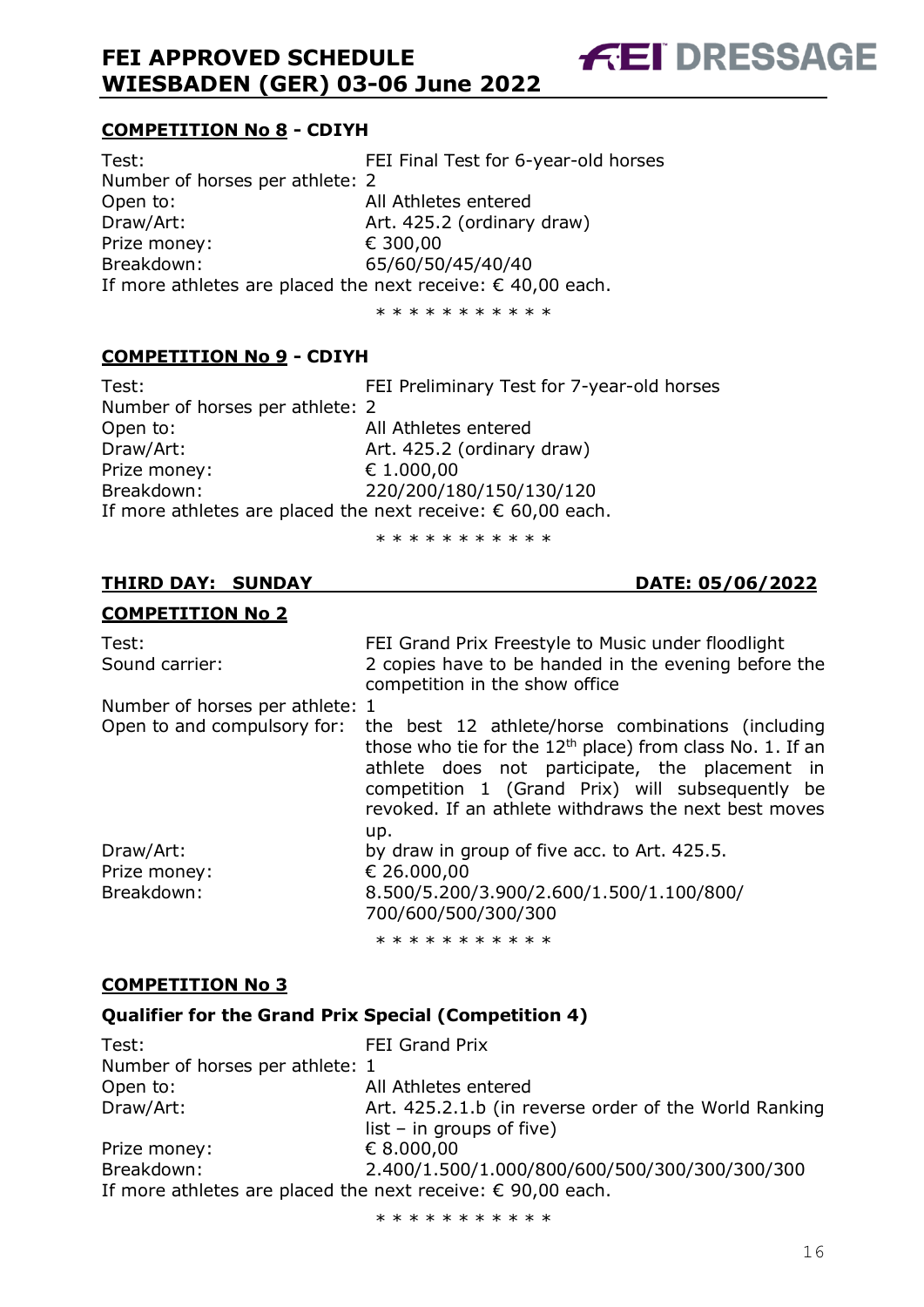**FEI DRESSAGE** 

# **COMPETITION No 10 - CDIYH**

| FEI Final Test for 7-year-old horses                                 |
|----------------------------------------------------------------------|
| Number of horses per athlete: 2                                      |
| All Athletes entered                                                 |
| Art. 425.2 (ordinary draw)                                           |
| € 1.000,00                                                           |
| 220/200/180/150/130/120                                              |
| If more athletes are placed the next receive: $\epsilon$ 60,00 each. |
|                                                                      |

\* \* \* \* \* \* \* \* \* \*

#### **THIRD DAY: MONDAY DATE: 06/06/2022**

#### **COMPETITION No 4**

| Test:                           | FEI Grand Prix Special                                                                                                                                                                                                                                                                                    |
|---------------------------------|-----------------------------------------------------------------------------------------------------------------------------------------------------------------------------------------------------------------------------------------------------------------------------------------------------------|
| Number of horses per athlete: 1 |                                                                                                                                                                                                                                                                                                           |
|                                 | Open to and compulsory for: the best 12 athlete/horse combinations (including<br>those who tie for the $12th$ place) from class No. 3. If an<br>athlete does not participate, the placement in<br>competition 3 (Grand Prix) will subsequently be<br>revoked. If an athlete withdraws the next best moves |
| Draw/Art:                       | up.<br>by draw in group of five acc. to Art. 425.4.                                                                                                                                                                                                                                                       |
| Prize money:                    | € 26.000,00                                                                                                                                                                                                                                                                                               |
| Breakdown:                      | 8.500/5.200/3.900/2.600/1.500/1.100/800/<br>700/600/500/300/300                                                                                                                                                                                                                                           |
|                                 | * * * * * * * * * * *                                                                                                                                                                                                                                                                                     |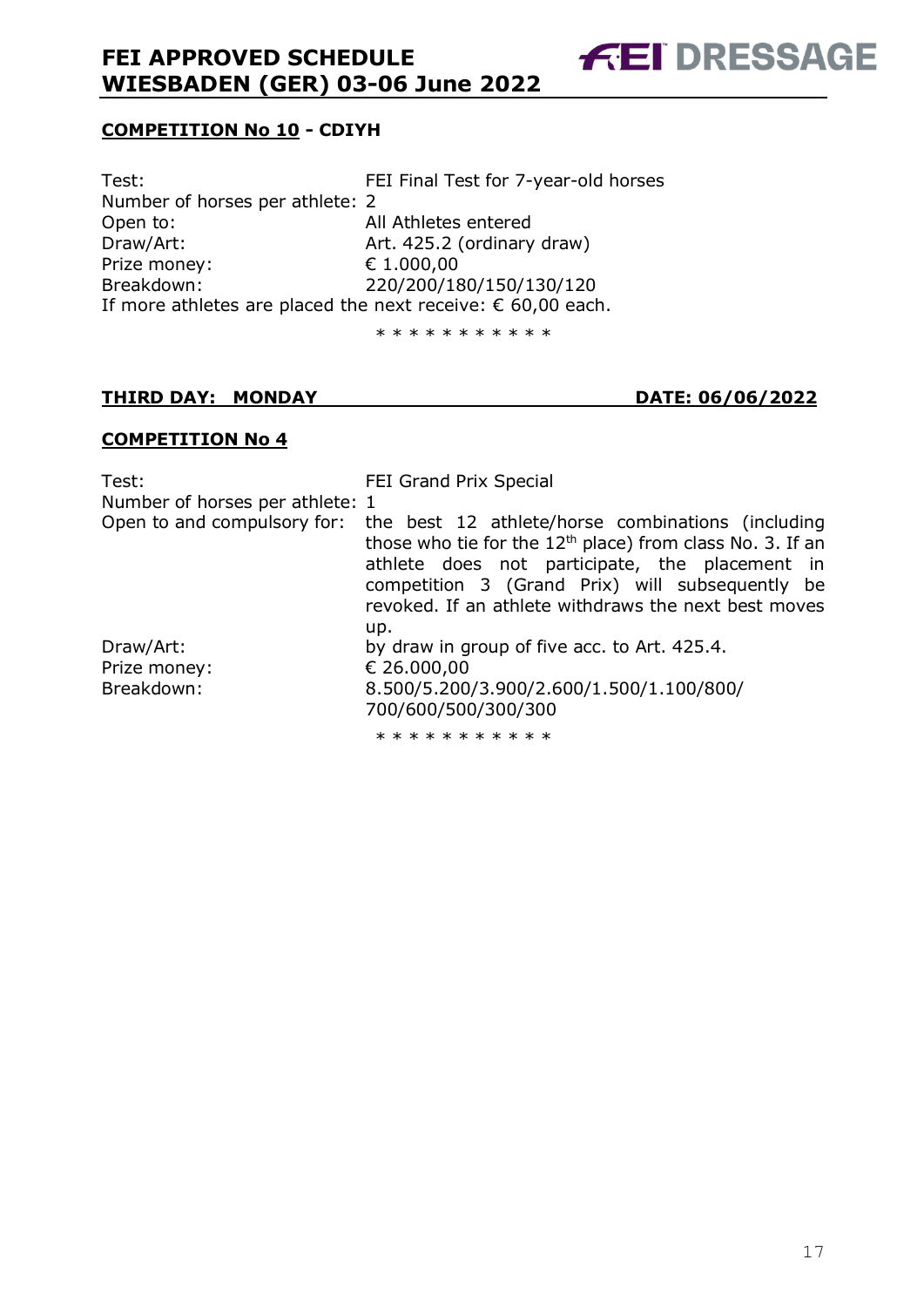**FEI DRESSAGE** 

# <span id="page-18-0"></span>**X. FACILITIES OFFERED**

# <span id="page-18-1"></span>**1.ATHLETES**

## **Accommodation.**

Official Event Hotel Dorint Pallas Wiesbaden (5 stars) Auguste-Viktoria-Str. 15 65185 Wiesbaden Tel.: +49 – 611-33060 Fax: +49 – 611-3306 1000 Mail: info.wiesbaden@dorint.com www.dorint.com/wiesbaden

Accommodation will be at athlete's own expense. If requested hotel reservation can be done by the OC; reservation has to be done with the entries. For further information call  $+49$  - (0)611 - 71 666 0 (Monika Lotz).

#### **Meals**

Unless Covid-19 regulations do not allow catering, Athletes will receive breakfast and one meal per day from Thursday, 02/06/2022 to Monday, 06/06/2022 in the athlete's restaurant at the OC's expense.

## <span id="page-18-2"></span>**2.GROOMS**

#### **Accommodation**

Accommodation will be made available upon request at athlete's expense.

#### **Meals**

Unless Covid-19 regulations do not allow catering, grooms will receive breakfast and one meal per day from Thursday, 02/06/2022 to Monday, 06/06/2022 in the athlete's restaurant at the OC's expense.

**N.B.** Organiser's must provide proper sanitary conditions. The showering facilities should be sufficient for both male and female grooms with hot and cold water. Shower facilities as well as restrooms should at all times be in a state of cleanliness.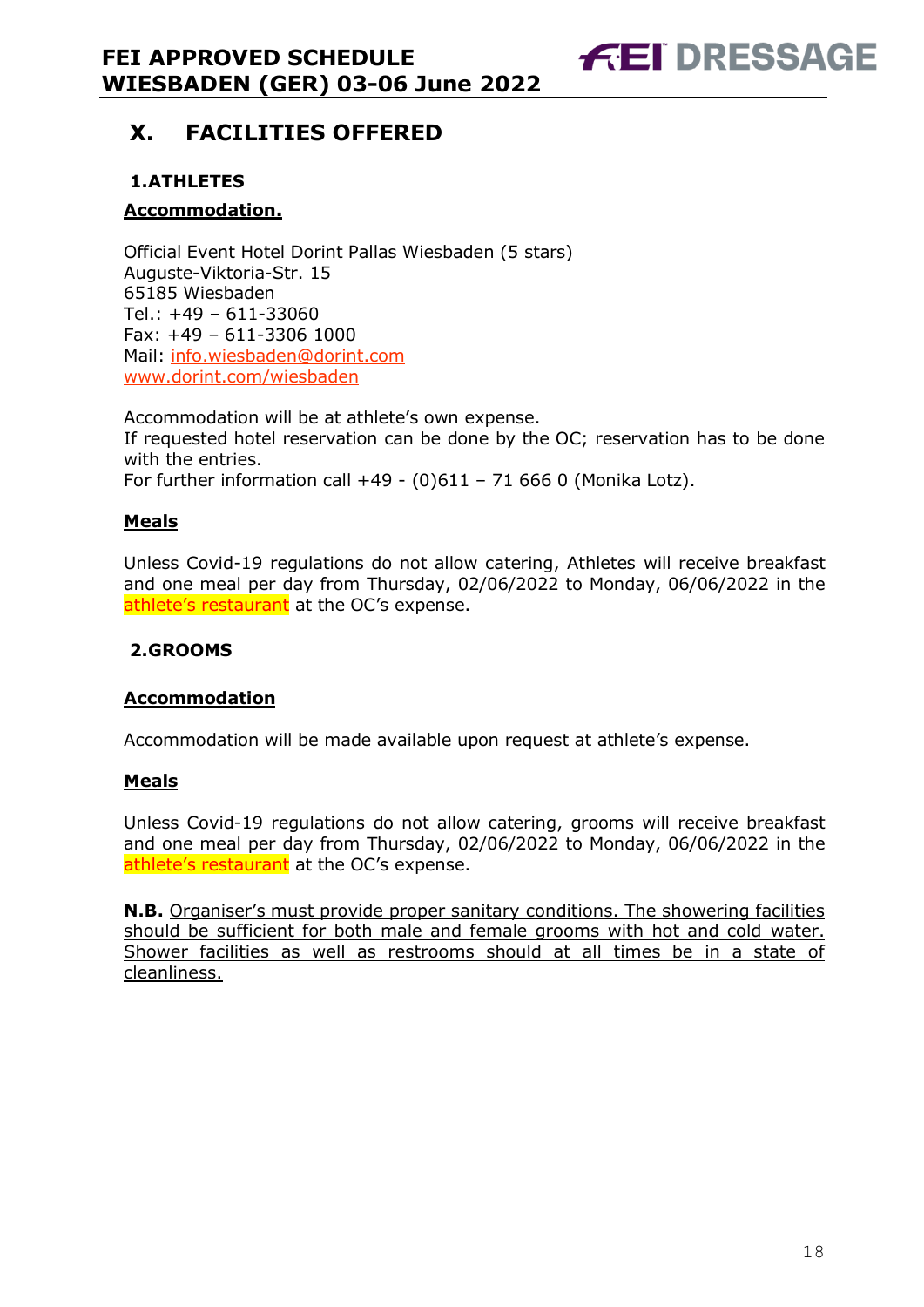# <span id="page-19-0"></span>**XI. LOGISTICAL/ADMINISTRATIVE/TECHNICAL INFORMATION**

## <span id="page-19-1"></span>**1.DRAW**

Location of the draw: The draw will take place in the show office.

# <span id="page-19-2"></span>**2.COMPETITION ARENA(S)**

| Total dimensions: | 22 x 65 m (Competition arena - dimensions: $20 \times 60$ m) |
|-------------------|--------------------------------------------------------------|
| Type of Footing:  | sand-shaving mixture                                         |

## <span id="page-19-3"></span>**3.PRACTICE ARENA(S)**

| Total dimensions: | $20 \times 60$ m (Competition arena - dimensions: 20 x 60 m) |
|-------------------|--------------------------------------------------------------|
| Type of Footing:  | sand-shaving mixture                                         |

## <span id="page-19-4"></span>**4.STABLES**

Size of boxes: 3 m x 3 m

An adequate number of stables must be at least 4m x 3m to accommodate the larger Horses.

Horses will be stabled from Thursday, 02/06/2022 to Monday, 06/06/2022 in mobile boxes on the show grounds. The necessary number of boxes has to be ordered when handing in the entries – the order is binding. If no boxes have been ordered, the OC will reserve one box per horse entered. Only the assigned stables may be used. It is necessary to state the number of stallions that have to be stabled by closing date of definite entries!

The Athlete himself has to take care for fodder. Mangers have to be brought along.

A maximum of 5 boxes per Athlete will be reserved (CDI4\*: max. 2,

CDIYH: max. 3). Power supply has to be ordered and paid for with the entries.

# <span id="page-19-5"></span>**5.PAPERLESS JUDGING**

It is compulsory to have a certified software/solution in order to offer Paperless Judging at FEI Dressage Events.

Will you use a FEI Certified Paperless Judging Software/Solution to manage judging at your Event? (The list of Certified Service Providers is available here: [https://inside.fei.org/fei/your-role/it-services/it-providers/list\)](https://inside.fei.org/fei/your-role/it-services/it-providers/list)

Yes  $\boxtimes$ 

Name of Company: Black Horse One GmbH

FEI Certified Service Provider ID number: GV91B111AKSCI

Contact person at Event: Name: Daniel Göhlen FEI ID number: 10055662

Contact email: daniel@blackhorse-one.com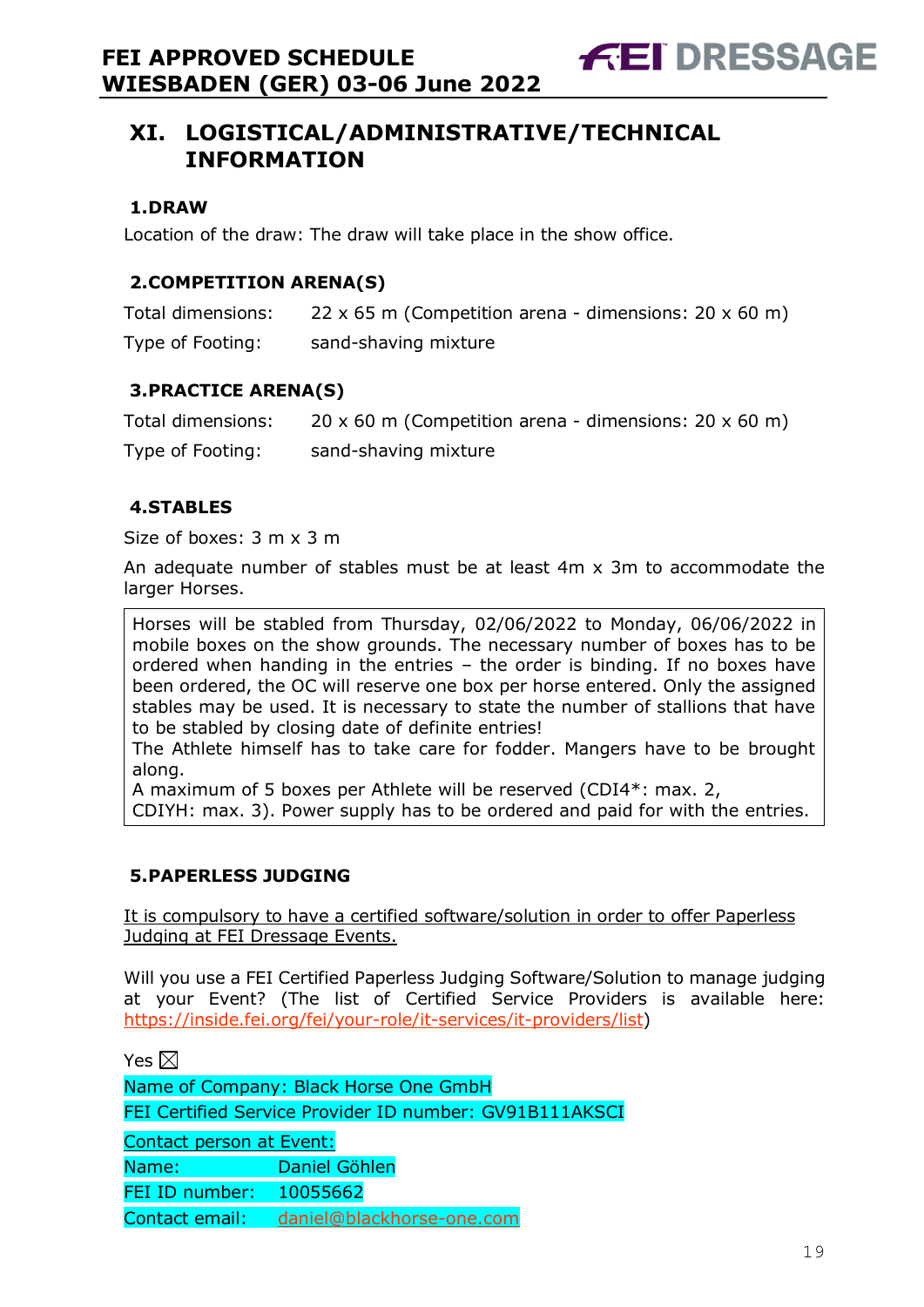# <span id="page-20-0"></span>**6.SCORING PROVIDER/TIMING PROVIDER**

Will you use a FEI Certified Service Provider to manage the scoring and timing at your Event? (The list of Certified Service Providers is available here: [https://inside.fei.org/fei/your-role/it-services/it-providers/list\)](https://inside.fei.org/fei/your-role/it-services/it-providers/list)

**FEI DRESSAGE** 

Yes  $\boxtimes$ 

Name of Company: hippo data GmbH

FEI Certified Service Provider ID number: GT21V808AKSCH

#### Contact person at Event:

| Name:          | Jens Feth        |
|----------------|------------------|
| FEI ID number: | 10081662         |
| Contact email: | jf@hippodata.net |

The FEI may require to be provided with real time results data feed of your Events according to FEI requirements; in this case you and your provider will be informed accordingly.

# <span id="page-20-1"></span>**7.AVERAGE SCORE/OPEN SCORING**

Average Score and Open Scoring: Yes  $\Box$  No  $\boxtimes$ 

# <span id="page-20-2"></span>**8.OTHER TECHNOLOGY/SERVICE PROVIDER(S)**

Will you use other technology/service provider(s) at your Event?

 $Y$ es  $\boxtimes$ Name of the company: Makrolog AG Contact person at Event Name: Mechthild Wink FEI ID number: ....... Contact email: mwink@g-13.de Activity/Function: Accreditation

# <span id="page-20-3"></span>**9.PRIZE GIVING CEREMONY**

The number of athletes required to present themselves for the prize giving ceremony of each competition is 3.

The Athletes must take part in the prize giving ceremony on the horse they started in the corresponding competition (exceptions are only possible with the approval of the Ground Jury and the OC).

On order of the OC the Athletes must immediately assemble for the prize giving ceremony. No prize money will be paid to an Athlete who does not take part in the prize giving ceremony and/or Press Conferences without being excused by the Ground Jury and the OC.

The number may be reduced if it is requested by Covid-19 regulations.

All prize giving ceremonies must strictly follow the **Covid-19 guidelines for Prize giving protocols and media activities.**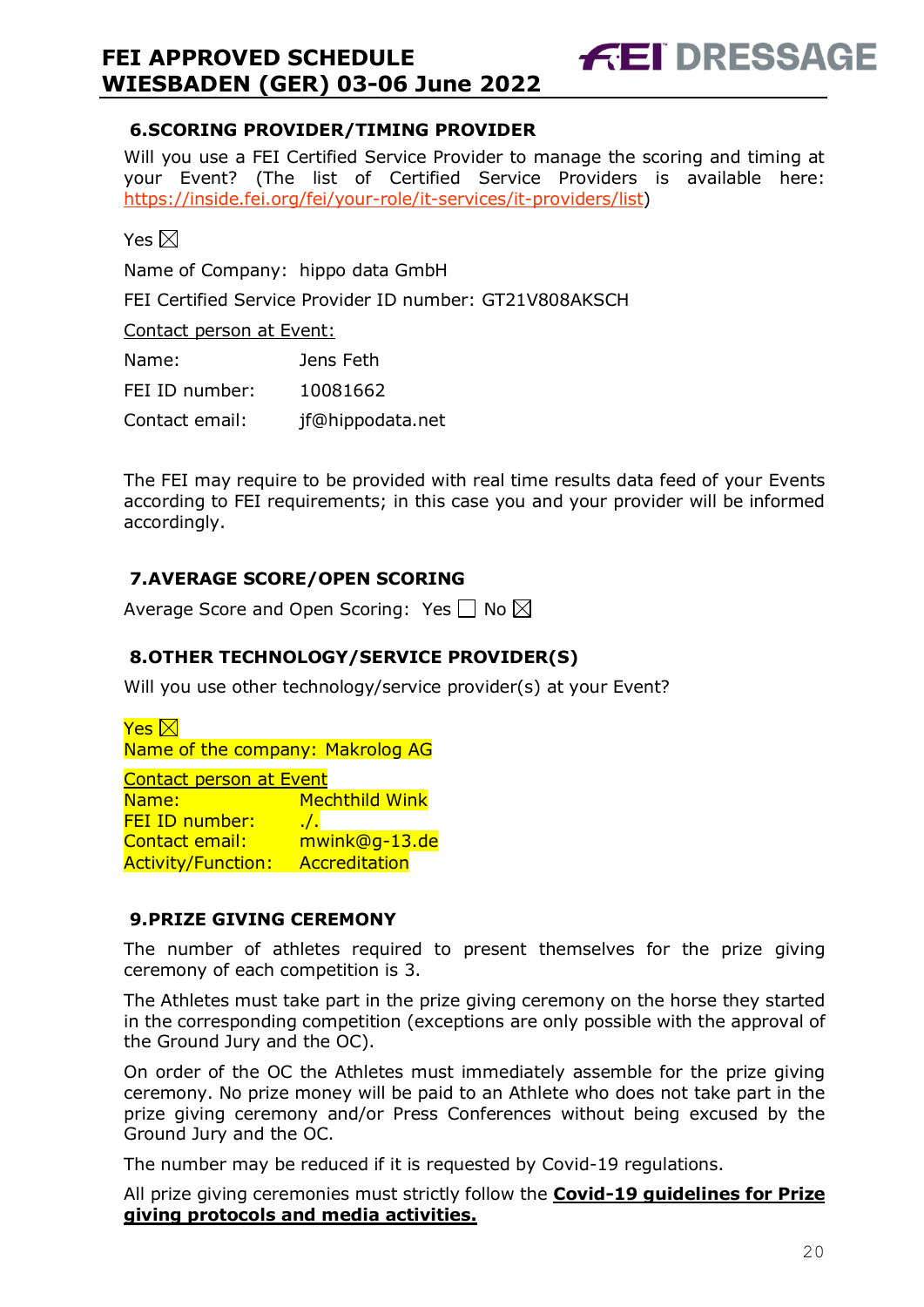# <span id="page-21-0"></span>**10. ADVERTISING ON ATHLETES AND HORSES**

The athletes are authorised to carry the logo of their personal sponsor. The Chief Steward will check that the advertising and publicity on athletes and horses complies with the FEI General Regulations, Art. 135.

**FEI DRESSAGE** 

# <span id="page-21-1"></span>**11. TICKETING**

Are you selling ticket for spectator to attend your event: Yes  $\boxtimes$  No  $\Box$ 

Name of your ticketing provider: ticketmaster

Web address to buy ticket: www.ticketmaster.de

# <span id="page-21-2"></span>**12. BETTING**

Betting will be authorised by the Organiser: Yes  $\Box$  No  $\boxtimes$ 

# <span id="page-21-3"></span>**13. TRANSPORT REIMBURSMENT HORSES/PONIES**

Transport expenses to be paid by the Athlete.

# <span id="page-21-4"></span>**14. WELCOME**

The time and date of arrival of athletes, horses and their means of transport must be given to the Organiser in order to facilitate them on arrival.

#### <span id="page-21-5"></span>**15. LOCAL TRANSPORTATION - ARRANGEMENTS FROM HOTEL TO SHOWGROUNDS**

Shuttle Service will be available from the official show hotel (Dorint Pallas Wiesbaden) to show grounds as well from the show grounds to the official lorry parking site.

# <span id="page-21-6"></span>**16. ENTRY RIGHT TO SHOWGROUNDS/ACCREDITED PERSONS**

Entry right to the stable areas according to the FEI Veterinary Regulations, Art. 1008-1009.

#### NUMBER ACCREDITED PERSONS:

| Athlete: |  |  |                                                                       |  |  |
|----------|--|--|-----------------------------------------------------------------------|--|--|
| Partner: |  |  |                                                                       |  |  |
| Groom:   |  |  |                                                                       |  |  |
|          |  |  | Horse Owner: 2 per horse acc. to FEI-Passport, except if the Covid-19 |  |  |
|          |  |  | local/regional/national Governmental restrictions forbid the          |  |  |
|          |  |  | attendance of person's not performing necessary tasks in relation to  |  |  |

the competitions.

# <span id="page-21-7"></span>**17. SUSTAINABILITY**

Please consider the environment when organising an FEI Event. Please find useful information on FEI Sustainability here: [http://inside.fei.org/fei/your-role/organisers/handbook.](http://inside.fei.org/fei/your-role/organisers/handbook)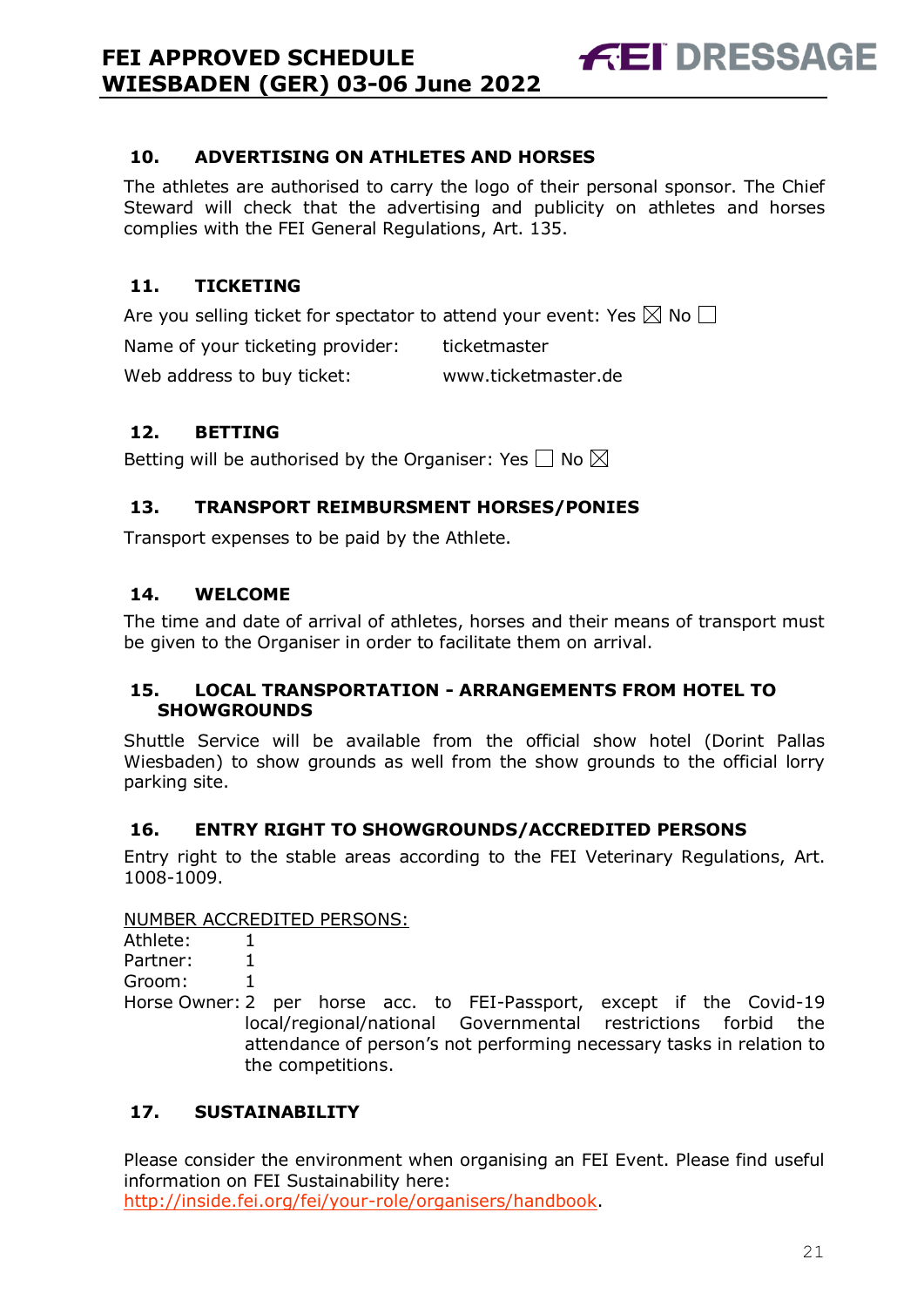# <span id="page-22-0"></span>**XII. VETERINARY MATTERS**

# <span id="page-22-1"></span>**1.CUSTOMS FORMALITIES**

| Name:      | Johannsmann Transport Service GmbH, Internationale  |  |  |
|------------|-----------------------------------------------------|--|--|
|            | Pferdetransporte                                    |  |  |
| Address:   | Hagenort 6, D-33803 Steinhagen                      |  |  |
| Telephone: | $+49.5204 - 890111$                                 |  |  |
| Fax:       | $+49.5204 - 890222$                                 |  |  |
| Email:     | info@johannsmann-pferdetransporte.de                |  |  |
|            | Opening hours: will be published in the show office |  |  |

Customs and veterinary fees will not be taken over.

# <span id="page-22-2"></span>**2.HEALTH REQUIREMENTS**

#### **GENERAL**

In accordance with the FEI Code of Conduct for the Welfare of the Horse it is imperative that all Horses at FEI Events are physically fit and free from infectious disease before being allowed to compete.

## **ENTRY OF HORSES**

Required health tests and vaccinations: ./. Quarantine period: ./. Specimen Import Licence applied: ./.

Every Athlete is obliged to deliver all necessary health certificates for the transport to the event or identification of the horses before they come into the stables:

a) in case of arrival from an EU member country a health certificate "EQUI-INTRA-IND" according to implementing regulation (EU) 2021/403. From 15th of October 2021 onwards the use of TRACES-NT is mandatory.

b) in case of arrival from a country not belonging to the EU a health certificate "EQUI-X" according to implementing regulation (EU) 2021/403.

A certificate must be done in at least one official language of the country of destination and in one official language of the member country. The Athlete must carry with him the original certificate, not a copy.

The organiser sees to it that on the competition site, an official state veterinarian is present to issue the health certificates which are necessary for the transport of the horses to their destination abroad.

In case the OC has entrusted a forwarding agency, the latter is ready to assist regarding the required documents.

Furthermore, questions relating to health requirements for horses can be directed to the veterinary authorities in the country of origin or in Germany.

A certificate must be done in at least one official language of the country of destination and in one official language of the member country. The Athlete must carry with him the original certificate, not a copy.

The organiser sees to it that on the competition site, an official state veterinarian is present to issue the health certificates which are necessary for the transport of the horses to their destination abroad.

In case the OC has entrusted a forwarding agency, the latter is ready to assist regarding the required documents.

Furthermore, questions relating to health requirements for horses can be directed to the veterinary authorities in the country of origin or in Germany.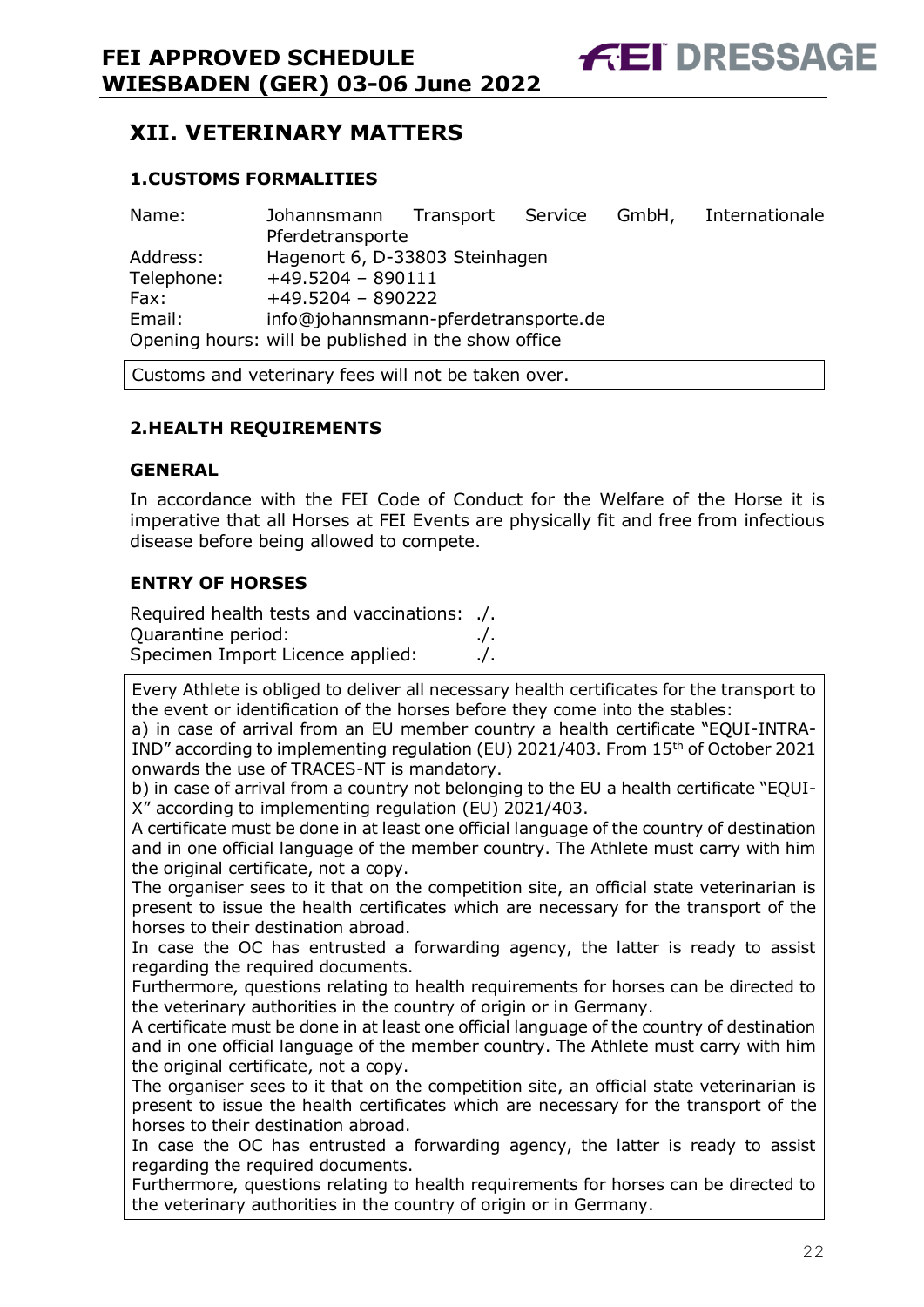# <span id="page-23-0"></span>**3.NATIONAL REQUIREMENTS**

In addition to the Rules and Regulations applicable as set out above the following national regulations apply:

**FEI DRESSAGE** 

- German Animal Welfare Act (Tierschutzgesetz): www.gesetze-im-internet.de/bundesrecht/tierschg/gesamt.pdf
- German Law concerning Manufacture and Distribution of Medicines (Arzneimittelgesetz): www.gesetze-im-internet.de/bundesrecht/amg\_1976/gesamt.pdf
- German Animal Health Act (Tiergesundheitsgesetz): www.gesetze-im-internet.de/tiergesg/TierGesG.pdf
- German Regulation for Animal-Welfare during Transport (Tierschutztransportverordnung):
- www.gesetze-im-internet.de/bundesrecht/tierschtrv\_2009/gesamt.pdf
- German Regulation regarding Livestock Transport (Viehverkehrsverordnung): www.gesetze-im-internet.de/bundesrecht/viehverkv\_2007/gesamt.pdf
- etc.

# <span id="page-23-1"></span>**4.PONIES**

FEI Veterinary Regulations, Chapter IX and Annex IX: For all Pony Events, Ponies must be available for Pony Measurement if requested by the FEI.

## <span id="page-23-2"></span>**5.INJURY SURVEILLANCE**

FEI Veterinary Regulations, Chapter VIII: Horses participating in FEI Events are subject to injury surveillance protocols; and in the event of fatality, a postmortem examination.

# <span id="page-23-3"></span>**6.TRANSPORT OF HORSES**

Horses must be fit to travel and be transported in suitable vehicles. Any government requirements for disease testing and control must be requested well in advance, to ensure that the horse is in compliance by the time of arrival at the border of the country where the Event is taking place. Athletes, or their representatives, have the responsibility to comply with national legislation in both their country of origin and the host nation of the Event. Where necessary athletes must contact local government authorities or veterinary advisors for information regarding animal health requirements and transport legislation. Within the European Union (EU), this includes EU Council Regulation (EC) No 1/2005 concerning the protection of animals during transport within the Member States of the EU.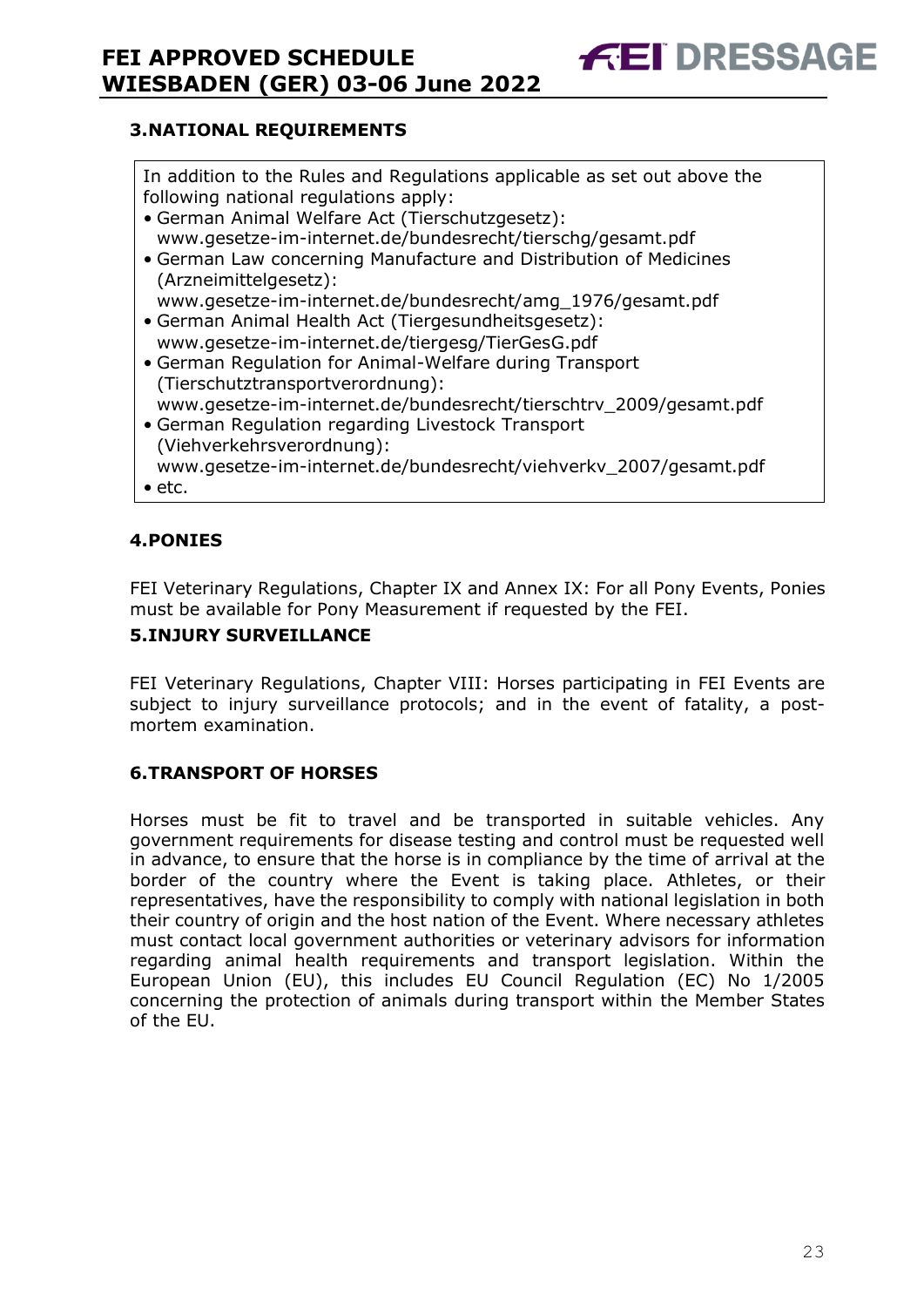## <span id="page-24-0"></span>**7.VENUE ARRIVAL INFORMATION & FITNESS TO COMPETE**

#### **7.1 PASSPORTS. FEI General Regulations, Art. 137**

#### **For all issues relating to FEI Horse Passports/FEI Recognition Cards please contact your National Federation.**

All Horses competing at FEI Events must be registered with the FEI.

FEI Passports or FEI Recognition Cards (for those Horses with a national passport approved by the FEI) are compulsory for FEI Events.

NB: Horses entered in CIMs in their country of residence are not required to have an FEI Passport or FEI Recognition Card but must be properly registered with the FEI and identifiable (FEI General Regulations, Art. 137.2).

Athletes who do not present a Horse's Passport and/or Recognition Card, or one that is not correctly validated or fail to meet other passport requirements will be **subject to Sanctions in accordance with Annex VI of the FEI Veterinary Regulations** and may not be allowed to compete.

**NB** for Horses permanently resident in a Member State of the European Union: all Horses must have a national EU passport in compliance with EU Regulations to which a FEI Recognition card is applied. The exception to this being Horses in possession of an FEI passport which has been continually revalidated without interruption.

#### **7.2 VACCINATIONS - EQUINE INFLUENZA. FEI Veterinary Regulations, Art. 1003**

Horses competing at FEI Events must comply with the requirements for Equine Influenza vaccination in accordance with the Veterinary Regulations and as summarised below.

| <b>VACCINATION</b>    | <b>PROTOCOL</b>                                                                                                                                                  | <b>ELIGIBILITY TO ENTER</b><br><b>VENUE</b>                                                                                                                              |
|-----------------------|------------------------------------------------------------------------------------------------------------------------------------------------------------------|--------------------------------------------------------------------------------------------------------------------------------------------------------------------------|
| <b>Primary Course</b> | $1st$ Vaccination: day 0<br>2 <sup>nd</sup> Vaccination: day 21-92                                                                                               | May compete 7 days after the<br>2 <sup>nd</sup> Vaccination                                                                                                              |
| <b>First Booster</b>  | Within 7 months of the $2^{nd}$<br>of the<br>vaccination<br>Primary<br>Course                                                                                    | May compete for 6 months $+21$<br>days after the 2 <sup>nd</sup> vaccination of<br>the Primary Course<br>Must not compete in the 7 days<br>after receiving a vaccination |
| <b>Boosters</b>       | <b>MINIMUM:</b> within one year of<br>previous booster vaccination<br>IF COMPETING: must be in<br>the 6 months $+21$ days of the<br>booster previous vaccination | Must<br>have been<br>vaccinated<br>within 6 months $+21$ days<br>before arriving at the Event<br>Must not compete in the 7 days<br>after receiving a vaccination         |

All FEI registered Horses intending to compete at FEI Events (including CIMs) must be vaccinated against Equine Influenza in accordance with these Veterinary Regulations. The exception being if the applicable domestic legislation prevents the use of Equine Influenza vaccines within the relevant territory.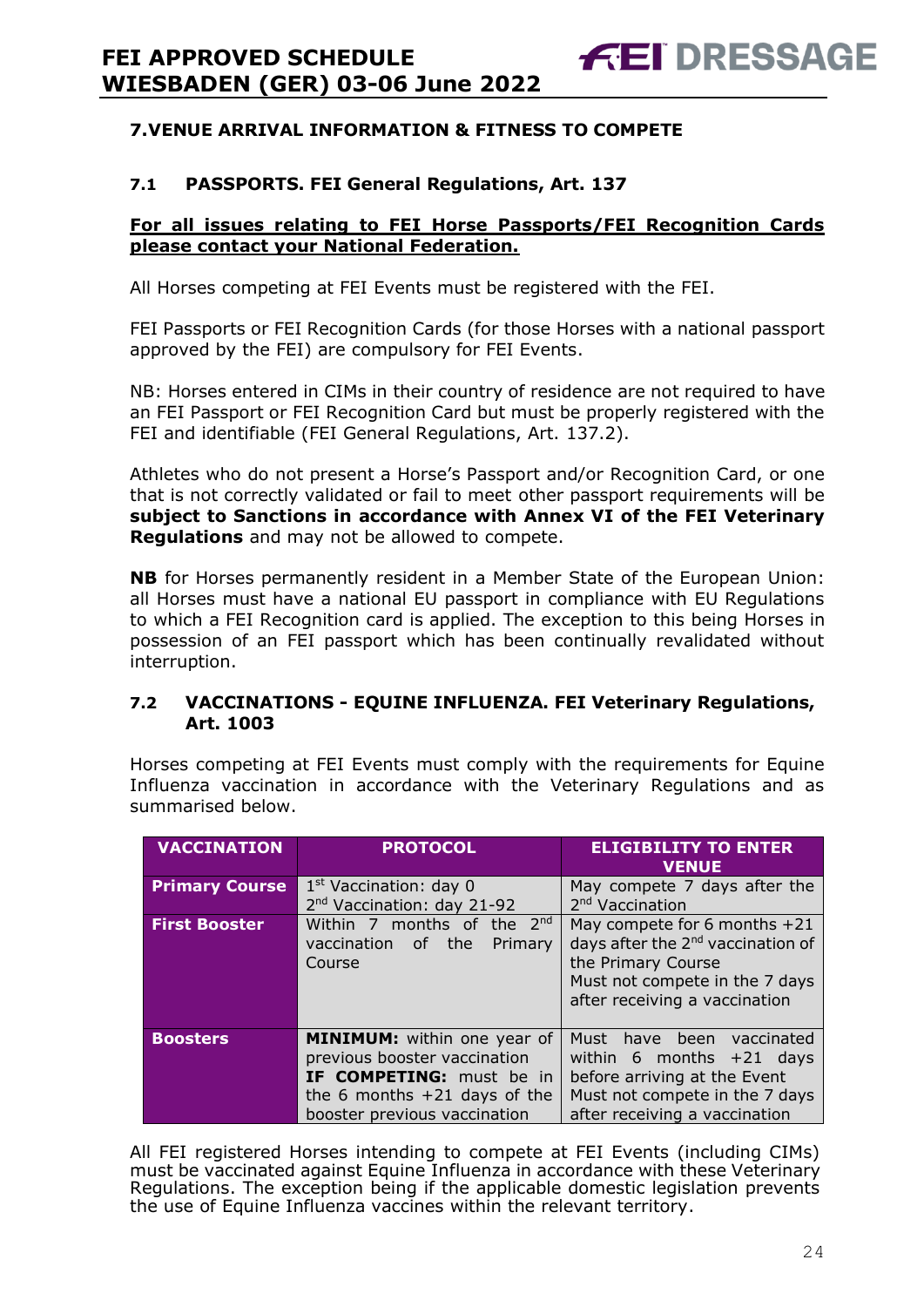# **7.3 EXAMINATION ON ARRIVAL. FEI Veterinary Regulations, Art. 1031**

**FEI DRESSAGE** 

On arrival at an Event venue, all Horses must undergo an examination by a veterinarian to confirm their identification from their passport and micro-chip ID (where present), their vaccination status and general health. To protect all horses attending events, any Horse with a questionable health status concerning vaccination, disease or other concerns, must be stabled within the isolation facilities provided by the Organising Committee pending a decision on entering the venue. PRs must fulfil the Horse Health Requirements via the FEI HorseApp in advance of the event which will be checked at the Examination on Arrival.

# **7.4 HORSE INSPECTIONS. FEI Veterinary Regulations, Art. 1034-1042**

All Horses will be assessed for their fitness to compete during the Horse Inspection. Any Horse demonstrating questionable fitness may be referred to the Holding Box for further veterinary examination. Horses not deemed fit to compete by the Inspection Panel will not be permitted to compete.

#### **7.5 LIMB SENSITIVITY EXAMINATION. FEI Veterinary Regulations, Art. 1048-1053 and Annex VIII**

All Horses are subject to examination under the protocol for abnormal limb sensitivity throughout the period of an Event. For Jumping that includes, but is not limited to, between rounds and before the Jump Off. For Endurance that includes, but is not limited to, pre-ride, during the ride and after the ride. Horses may be examined once or on multiple occasions during the Period of an Event. Horses may be selected for examination under the protocol randomly or they may be targeted. All Horses selected to be tested must submit promptly to the examination or are subject to immediate disqualification. There is no obligation to examine any specific number of Horses at an Event.

## <span id="page-25-0"></span>**8. EQUINE ANTI-DOPING AND CONTROLLED MEDICATION PROGRAMME (EADCMP). FEI Regulations, Chapter VII**

# **8.1 SAMPLING. FEI Veterinary Regulations, Chapter VII**

All horses competing at FEI Events may be subject to sampling for the presence of Prohibited Substances in accordance with the Anti-Doping and Controlled Medication Regulations (EADCMRs). Horses may be selected for sampling in accordance with obligatory testing, targeted or random sampling procedures. Refer to FEI Financial Charges for details of fees relating to Equine and Human Anti-Doping program (EADCMP), which OCs/NFs have the right to charge to the athlete (applicable for all FEI events worldwide).

# **8.2 ELECTIVE TESTING. FEI Veterinary Regulations, Art. 1058**

Elective Testing may be carried out prior to an Event to check for the presence of Prohibited Substances. Please refer to https://inside.fei.org/fei/cleansport/horses for information and details.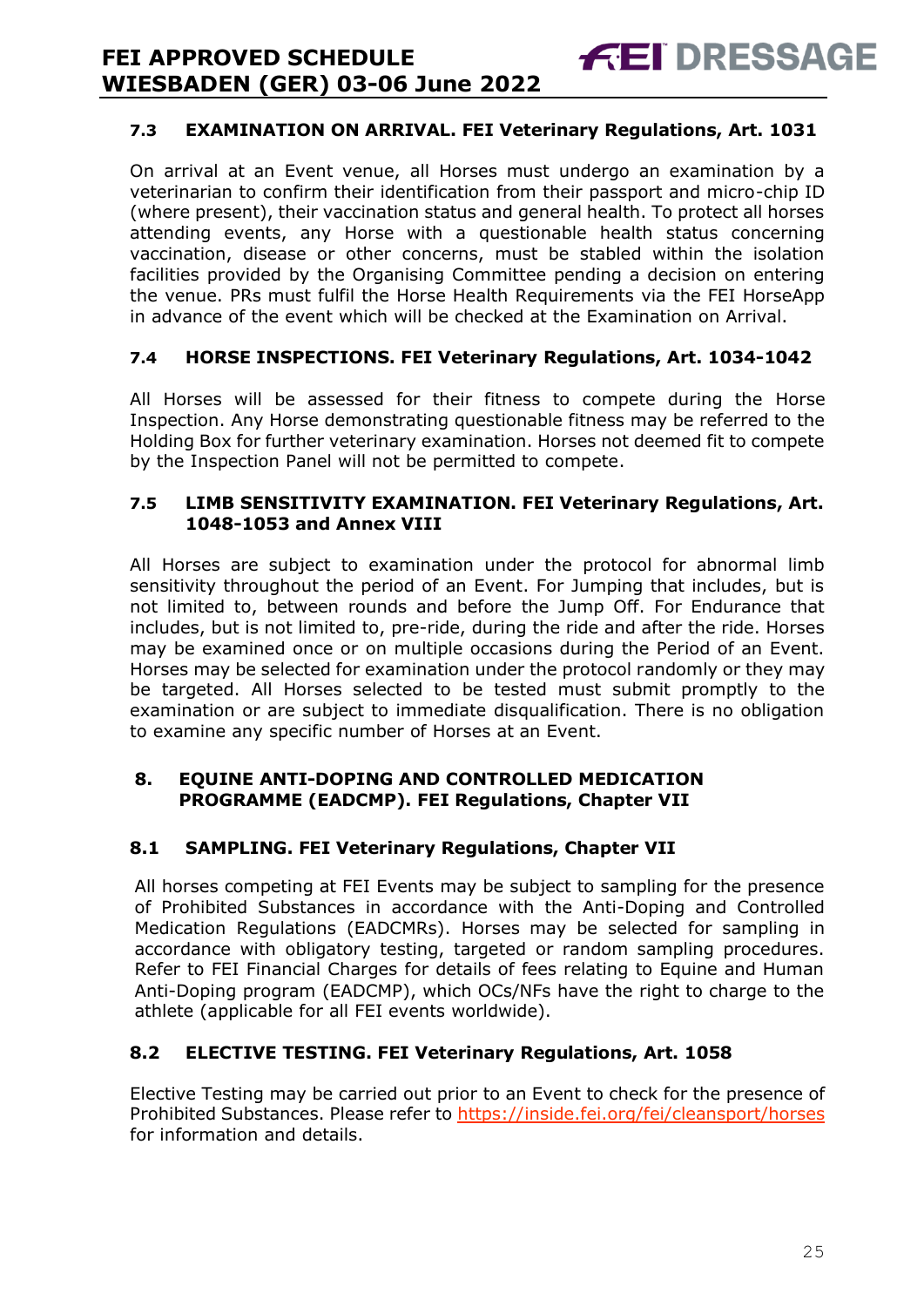# <span id="page-26-0"></span>**XIII. HUMAN ANTI-DOPING**

Athletes can be tested at any FEI Event, by the FEI or by other Anti-Doping Organisations with Testing jurisdiction. Organisers will have the responsibility to provide facilities and staff/volunteers to facilitate such Testing if requested by the FEI as outlined in the FEIs' Anti-doping Rules for Human Athletes (ADRHA), Art. 22.3.

The ADRHA rules are published on the FEI's website at <http://inside.fei.org/content/anti-doping-rules>

# <span id="page-26-1"></span>**XIV.ADDITIONAL INFORMATION**

#### <span id="page-26-2"></span>**1.THE FEI POLICY FOR ENHANCED COMPETITION SAFETY DURING THE COVID-19 PANDEMIC**

The FEI Policy for Enhanced Competition Safety during the Covid-19 Pandemic ("Policy") <https://inside.fei.org/fei/covid-19/return-to-play/policy-tools> is mandatory and applies for any FEI Event taking place **as of 1 July 2020**. The Policy has been developed based on currently accepted best practices by the WHO and US Center for Disease Control (CDC) and will be continually reviewed and updated as more information becomes available. It is not intended to replace the applicable guidance and policies from domestic government and health authorities, but to supplement their recommendations with sport specific considerations.

The OC shall submit the risk assessment and mitigation plan (including name and contact details of the person in charge) to the FEI as an annex to the Event Schedule, **at the latest ten (10) working days before the event's deadline for Definite Entries**.

Events for which the FEI has not received the documented risk assessment and mitigation measures plan in accordance with Art. 2.1.g) of the Policy, **will be removed from the FEI calendar** in accordance with the FEI General Regulations, Art. 112.3.

#### **ASSUMPTION OF RISK / WAIVER OF LIABILITY**

In consideration of being allowed to participate in the Event and related activities, all Participants (as defined in the Policy) acknowledge, appreciate, and agree that:

- 1. Participation includes possible exposure to and illness from infectious diseases including but not limited to COVID-19. While particular rules and personal discipline may reduce this risk, the risk of serious illness and death does exist; and,
- 2. The Participants knowingly and freely assume all such risks, both known and unknown, even if arising from the negligence of the OC or others, and assume full responsibility for their participation; and,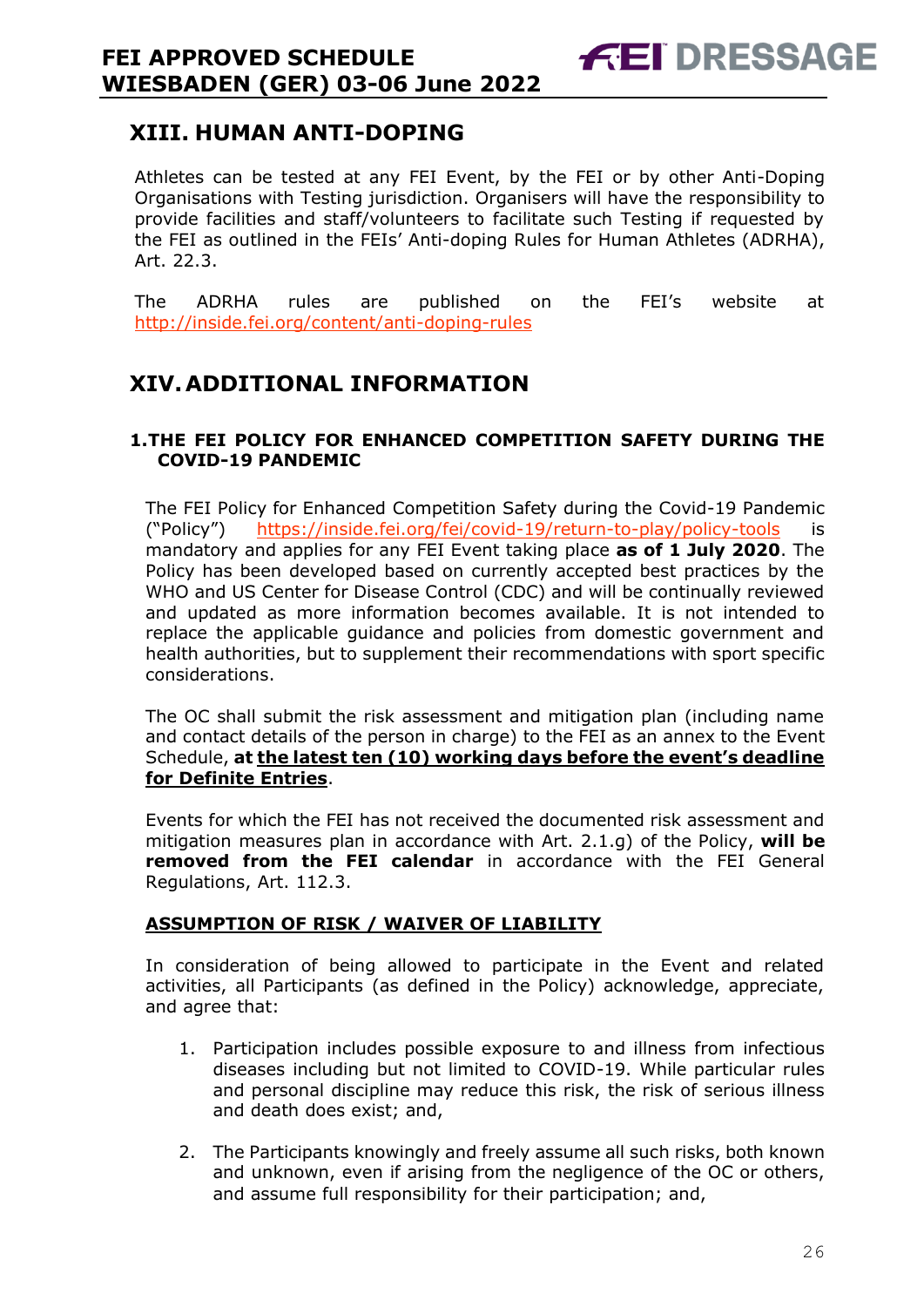3. The Participants willingly agree to comply with the stated and customary terms and conditions for participation as regards protection against infectious diseases. If, however, a Participant observes any unusual or significant hazard during their presence or participation, the Participant will remove themself from participation and bring such to the attention of the nearest official immediately; and,

**FEI DRESSAGE** 

4. The Participants, for themselves and on behalf of their heirs, assigns, personal representatives and next of kin, HEREBY RELEASE AND HOLD HARMLESS THE OC AND THE FEI, their officers, officials, agents, and/or employees, other participants, sponsoring agencies, sponsors, advertisers, and if applicable, owners and lessors of premises used to conduct the event ("RELEASEES"), WITH RESPECT TO ANY AND ALL ILLNESS, DISABILITY, DEATH, or loss or damage to person or property, WHETHER ARISING FROM THE NEGLIGENCE OF RELEASEES OR OTHERWISE, to the fullest extent permitted by law.

The Participants confirm to have read this release of liability and assumption of risk agreement, fully understand its terms, and understand that they have given up substantial rights.

# <span id="page-27-0"></span>**2.INSURANCES AND NATIONAL REQUIREMENTS**

Equestrian sports involve inherent dangerous risks. To the greatest extent permitted by law, the FEI and the FEI Event Organiser shall NOT be liable for any damages relating to loss of property or injury of any kind to Athletes, Owners, Support Personnel or Horses at or in connection with an FEI Event and the FEI expressly excludes all such liability.

# **2.1 ATHLETES, OWNERS AND SUPPORT PERSONNEL**

# **2.1.1 Personal Accident and Health Insurance**

It is your responsibility as an Athlete/Owner/ Support Personnel to ensure that you have adequate personal accident insurance in place to cover your participation at FEI Events and in particular to insure against any personal injury or medical expenses arising from an accident, injury or illness which may occur at a FEI Event.

You should check with your National Federation to confirm if your National Federation's insurance policy (if any) covers personal accidents and/or illnesses which may occur when you are attending at/participating in FEI Events.

If your National Federation does not have a personal accident/health insurance policy or if the National Federation's insurance policy does not cover personal accident or health claims, then you should obtain your own personal accident and health insurance policy to cover your attendance/participation at FEI Events.

# **2.1.2 Personal Property Insurance**

You should also ensure that you are insured against property loss, theft or damage which may occur at an FEI Event.

Again, the advice is to check with your National Federation to confirm if they have an insurance policy in place which would cover you in case of such property loss, theft or damage. If not, then you should obtain your own personal property insurance to cover such situations.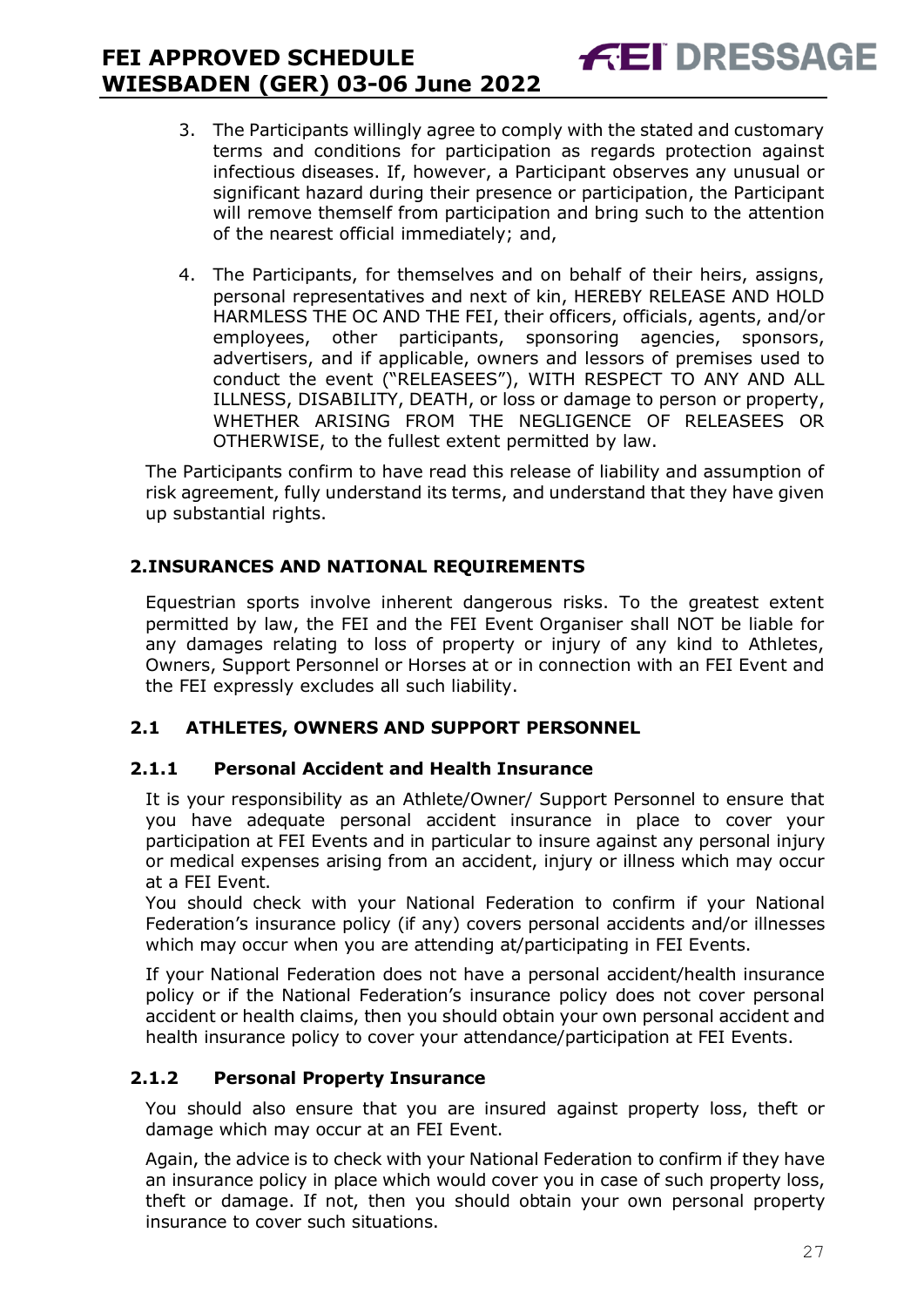#### **2.1.3 Press Equipment**

Press equipment and other items left in the Press workroom, Press lockers, the Press Tribune or anywhere on the showgrounds are left entirely at the owner's risk. The Organising Committee does not accept any responsibility for any loss or damage to such equipment or items. Members of the Press are advised not to leave any equipment or personal items unattended.

# **2.2 ATHLETES AND OWNERS**

#### **2.2.1 Third Party Liability Insurance**

As an Athlete/Owner you are personally responsible for damages to third parties caused by you, your employees, Support Personnel, your agents or your Horses. You are, therefore, strongly advised to take out third-party liability insurance providing full coverage in relation to FEI Events at home and abroad, and to keep the policy up to date.

The FEI and the Organiser will NOT be responsible for any damage caused to third parties by you, your employees, Support Personnel, your agents or your Horses.

#### **2.2.2 Additional Liability Information**

The organizer declines any liability for property or pecuniary damage which may happen to visitors, athletes, grooms and horse owners through slight negligence of the organizer, the organizer's delegates or assistants. The OC is liable in case of intent, gross negligence as well as in case of injury to life, body or health and in further cases he is liable for compelling legal liability acc. to the legal requirements.

#### **2.2.3 Horse Insurance**

As an Owner you should ensure that your Horses are adequately insured against any injuries or illnesses they may sustain while participating at a FEI Event.

#### <span id="page-28-0"></span>**3.PROTESTS/APPEALS**

To be valid, all Protests and Appeals must be made in writing and accompanied by a deposit of CHF 150.- or equivalent, as mentioned in the FEI General Regulations, Art. 161-162: [https://inside.fei.org/content/general](https://inside.fei.org/content/general-regs-statutes)[regs-statutes](https://inside.fei.org/content/general-regs-statutes)

#### <span id="page-28-1"></span>**4.DISPUTES**

In the event of any discussion concerning the interpretation of the schedule (in translated languages), the English version will be decisive.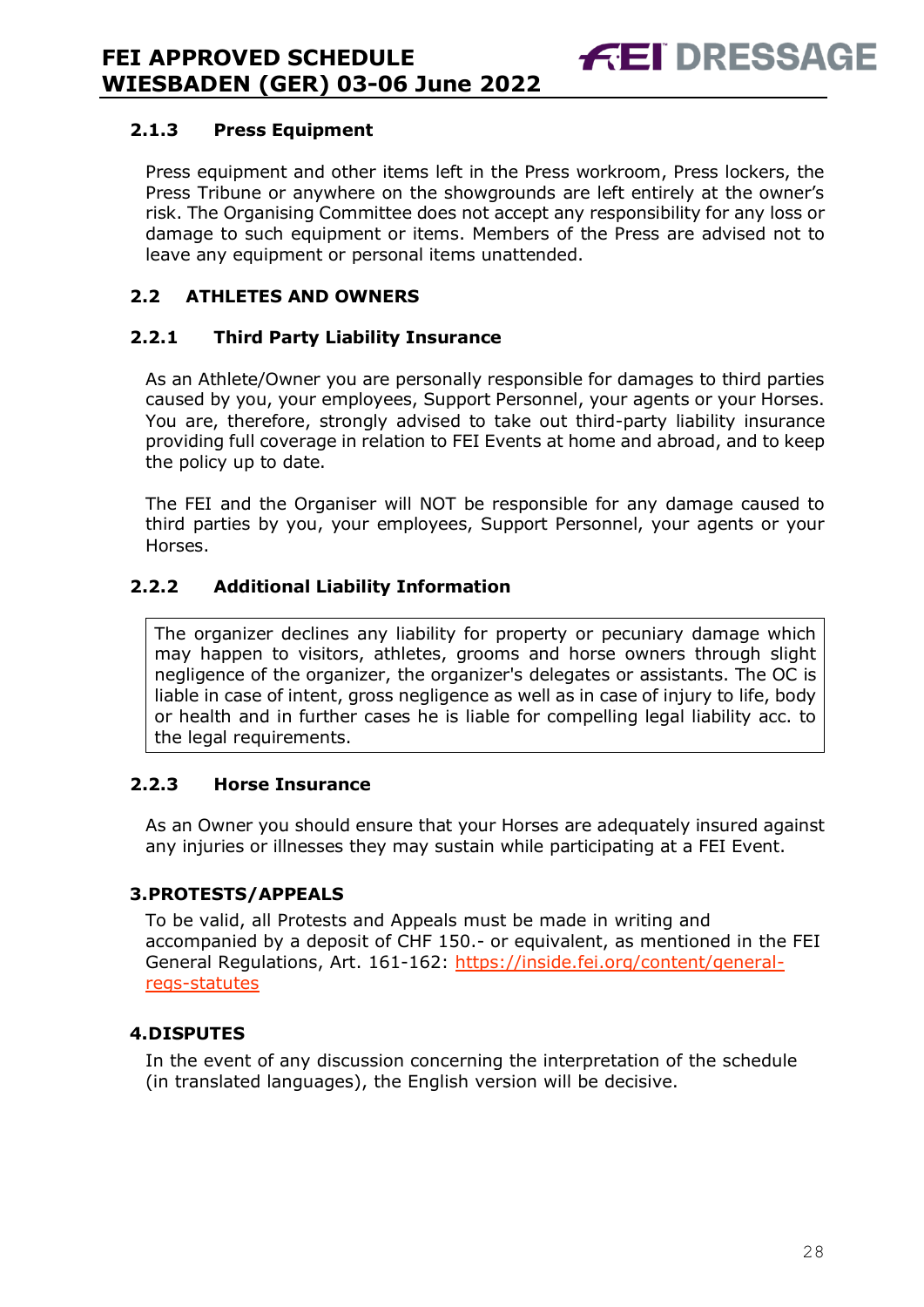## <span id="page-29-0"></span>**5.MODIFICATION TO SCHEDULE**

In exceptional circumstances, together with the Approval of the Chefs d'Equipe, host NF delegate, if any, and the Ground Jury, the OC may change the schedule in order to clarify any matters arising from an omission or due to unforeseen circumstances. Any such changes must be notified to all Athletes and Officials as soon as possible and they must be reported to the FEI by the Foreign Judge.

**FEI DRESSAGE** 

## <span id="page-29-1"></span>**6.ADDITIONAL INFORMATION FROM THE ORGANISER**

#### **6.1 GERMAN SHOW RULES**

The OC acknowledges that para 1.4 LPO (German Show Rules) is binding for international events in Germany.

## **6.2 TIMETABLE**

The times stated under "VIII. TIMETABLE" are subject to alterations.

## **6.3 FEI-PASSPORTS**

Horses entered in CIMs (CDI1\*/CDI2\*/CDIYH/CDIAm/CDIU25/CDIJ/CDIY/ CDICh/CDIP) in their country of residence are not required to have an FEI Passport or FEI Recognition Card but must be properly registered with the FEI and identifiable (GRs 137.2).

## **6.4 GERMAN ANIMAL WELFARE ACT**

According to paragraph 6 of the German Animal Welfare Act, trimming the vibrissae around eyes and muzzle as well as clipping or cutting the hairs inside the ears of horses are prohibited.

#### **6.5. DATA PROTECTION BASIC REGULATION**

With the entry declaration the athlete agrees that the Organizer is permitted to save their data and uses photo and film footages made at the event of the athletes for publications.

# **6.6 DOGS**

All dogs must be leashed and affixed to a human or stationary object on the whole show ground and in the stable area. Violation of this rule will incur a fine of CHF 100 per offence and, in case of a repeated offence at the Event, may lead to exclusion from the Venue (Art. 109.13 General RG).

# **6.7 INFORMATION ON COVID19**

FEI: see Covid-19 Frequently Asked Questions (FAQs): https://inside.fei.org/fei/covid-19/faqs

NF GER: see "Coronavirus: "Impact on Equestrian Sport" (Auswirkungen auf den Pferdesport):<https://www.pferd-aktuell.de/coronavirus>

## **6.8 HYGIENE MEASURES IN CONNECTION WITH THE EHV-1**

For all measures in place at the time of the Event, please refer to: <https://inside.fei.org/fei/ehv-1>

#### **6.9 GENERAL AND SPECIAL REGULATIONS**

By handing in the entries, each owner and person responsible and by participating in the event, every Athlete submits to the General and Special Regulations valid for the event and to the orders of the show direction.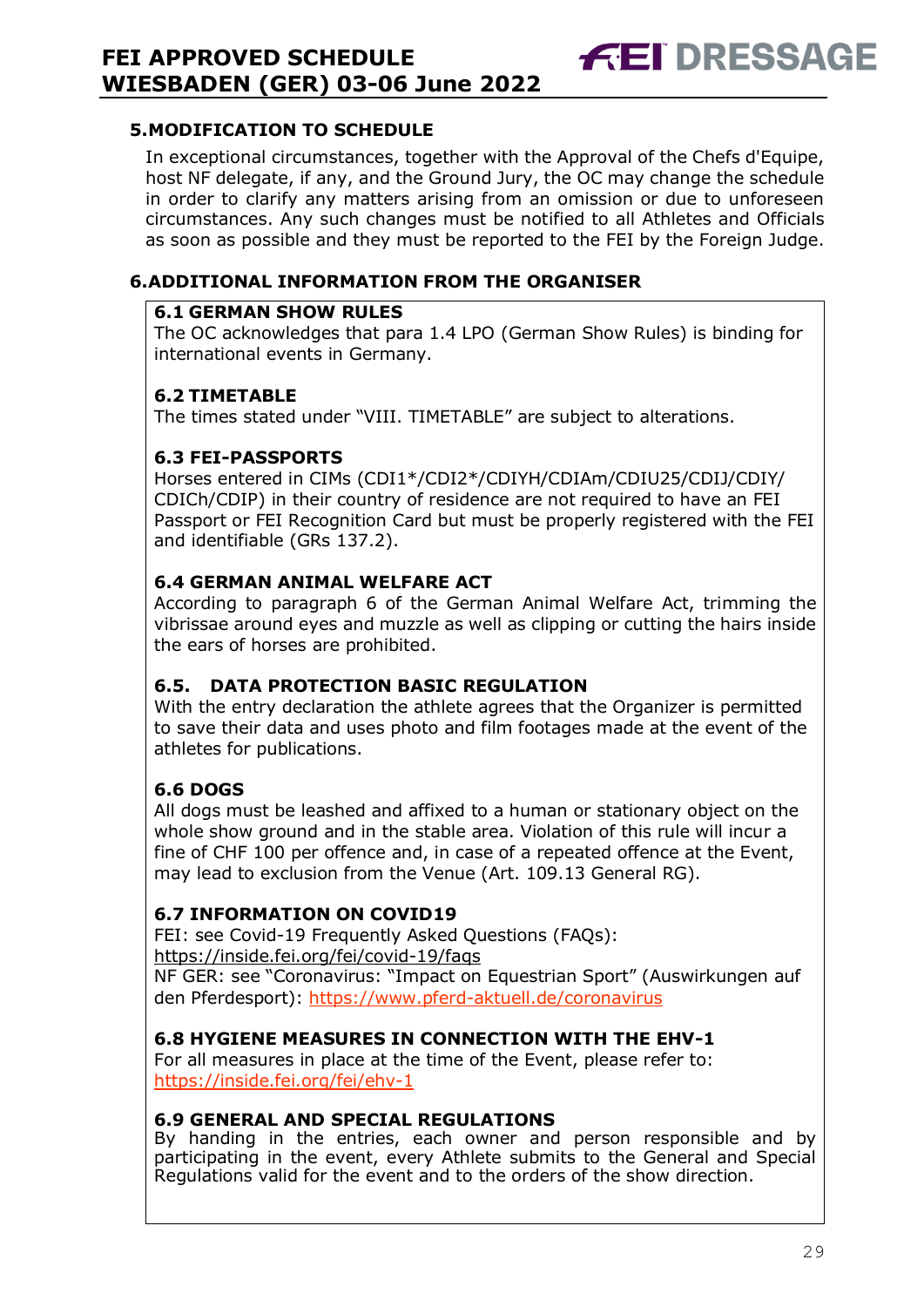# **6.10 HORSES**

Horses must not leave the stables without identification number.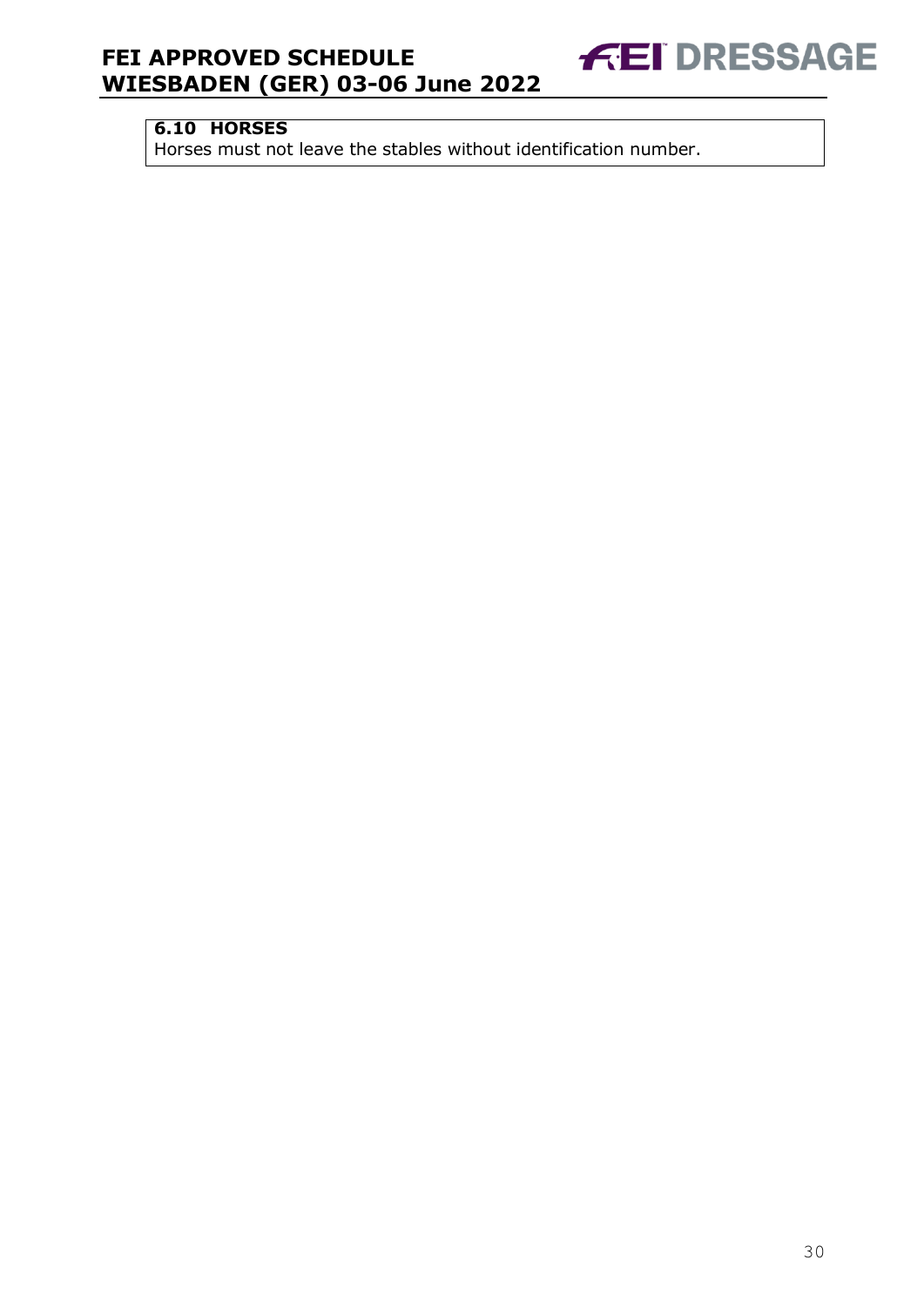# **Age of Athletes and Horses according to the Event's Category:**

| <b>Event's Category</b>               | <b>Age of Athletes</b>                     | <b>Age of Horses</b>        |
|---------------------------------------|--------------------------------------------|-----------------------------|
| <b>Grand Prix/Grand Prix Special/</b> | As of $16th$ year                          | Min 8 y.o.                  |
| <b>Grand Prix Freestyle/</b>          |                                            |                             |
| Intermediate II/Intermediate          |                                            |                             |
| A/ Intermediate B                     |                                            |                             |
| <b>Prix St. Georges/Intermediate</b>  | As of 16 <sup>th</sup> year                | Min. 7 y.o.                 |
| I/ Intermediate I Freestyle           |                                            |                             |
| CH-Y/CDIY/CDIOY                       | As of $16th$ year to end $21st$ year       | Min. 7 y.o.                 |
| CH-J/CDIJ/CDIOJ                       | As of $14th$ year to end $18th$ year       | Min. 6 y.o.                 |
| CH-P/CDIP/CDIOP                       | As of $12th$ year to end $16th$ year       | Min. 6 y.o.                 |
| CH-Ch/CDICh/CDIOCh                    | As of $12^{th}$ year to end $14^{th}$ year | Min. 6 y.o.                 |
| CH-U25/CDIU25/CDIOU25                 | As of $16th$ year to end $25th$ year       | Min. 8 y.o.                 |
| <b>CDIAm</b>                          | As of 26 <sup>th</sup> year                | Min. 7 y.o.                 |
|                                       |                                            | Medium tour Min. 8 y.o.     |
| <b>CDIYH</b>                          | As of $16th$ year                          | Min. $5 y.o. - Max. 7 y.o.$ |
| CH-M-YH-D                             | As of $16th$ year                          | 5y.o. / 6y.o. / 7y.o.       |
|                                       |                                            |                             |

## **DEDUCTIONS FROM PRIZE MONEY AT COMPETITIONS:**

The tax form must be provided to the athletes upon arrival and returned to the Organiser prior to departing.

Distribution of Prizes and Indemnities

All prize money and all prizes in kind rewarded instead of prize money as well as reimbursements (e. g. transport charges, travelling expenses) will be distributed acc. to FEI-RG Art. 127/128 following the last competition at the latest. Settlement will be done per athlete. Depending on the agreement with the horse owner, each athlete binds himself to pass on to the horse owners the prize money or prizes in kind rewarded instead of prize money. The organizer is allowed to deduct possibly outstanding debts of the athlete. Acc. to § 50a EstG this also applies to foreign horse owners. Taxes are due on prize money as well as on prizes given in kind instead of prize money and on reimbursements. As a rule, the deduction (based on the amount received per day) is 0 % on amounts up to and including 250 EUR, 15 % plus solidarity surcharge (currently 0.82 % on the prize money or 5.5 % on the amount of tax deduction) on amounts above 250 EUR.Travelling expenses being taken over or reimbursed are only regarded as revenues if they exceed the actual costs and the reimbursement for additional meal allowances acc. to § 4 Abs. 5 Satz 1 Nr. 5 EstG. The tax deduction has to be certified on demand. Those foreign athletes being exempted from tax deduction are kindly asked to submit an exemption certificate either with the entry or on the first show day at the latest. Athletes are responsible for the correctness of the details they submit.

If Athletes have to be placed equally, the money value of possible prizes in kind (e. g. a car) is divided accordingly.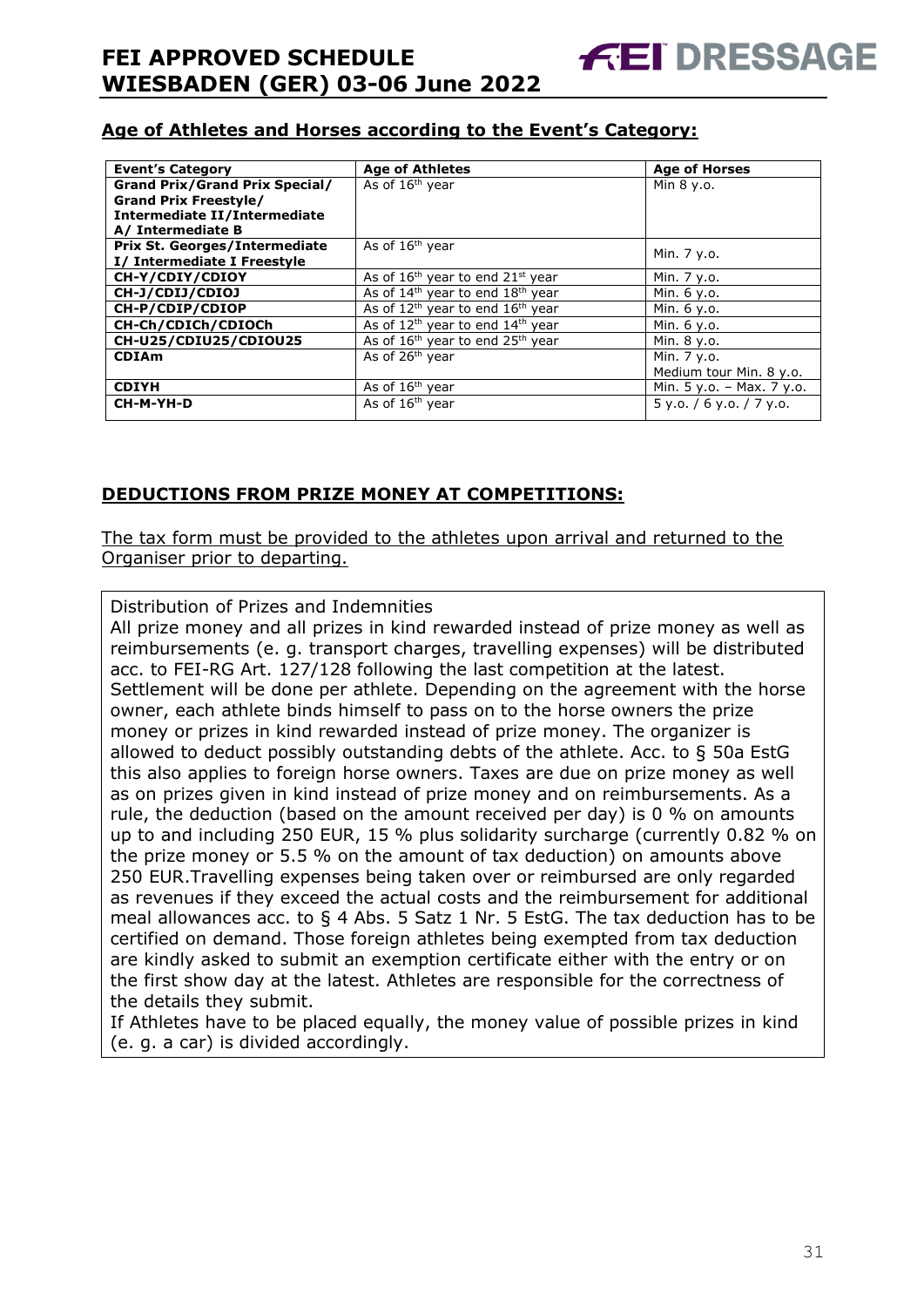# **IMPORTANT**

## **The total amount of prize money shown for each Competition in the schedule must be distributed. (FEI General Regulations, Art. 127-128)**

The value of the  $1<sup>st</sup>$  prize must not exceed  $1/3$  of the total prize money announced for the competition. Distribution of prize money: distributed to 25 % of participants. If there are between 5 and 19 athletes in the competition, min 5 prizes must be distributed.

If there are 4 or less athletes in the competition, the table below applies.

| Number of<br><b>Starters</b> |     | $\overline{2}$ | 3   |     | From 5 and<br>above                |
|------------------------------|-----|----------------|-----|-----|------------------------------------|
| 1 <sup>st</sup>              | 33% | 33%            | 33% | 33% | All the prize                      |
| 2 <sub>nd</sub>              |     | 25%            | 25% | 25% | money                              |
| 3 <sup>rd</sup>              |     |                | 20% | 20% | scheduled                          |
| 4 <sup>th</sup>              |     |                |     | 15% | must be                            |
| Total<br>distributed         | 33% | 58%            | 78% | 93% | distributed<br>among all<br>placed |
|                              |     |                |     |     | athletes.                          |

The amount to be given to each athlete must be stated in the schedule.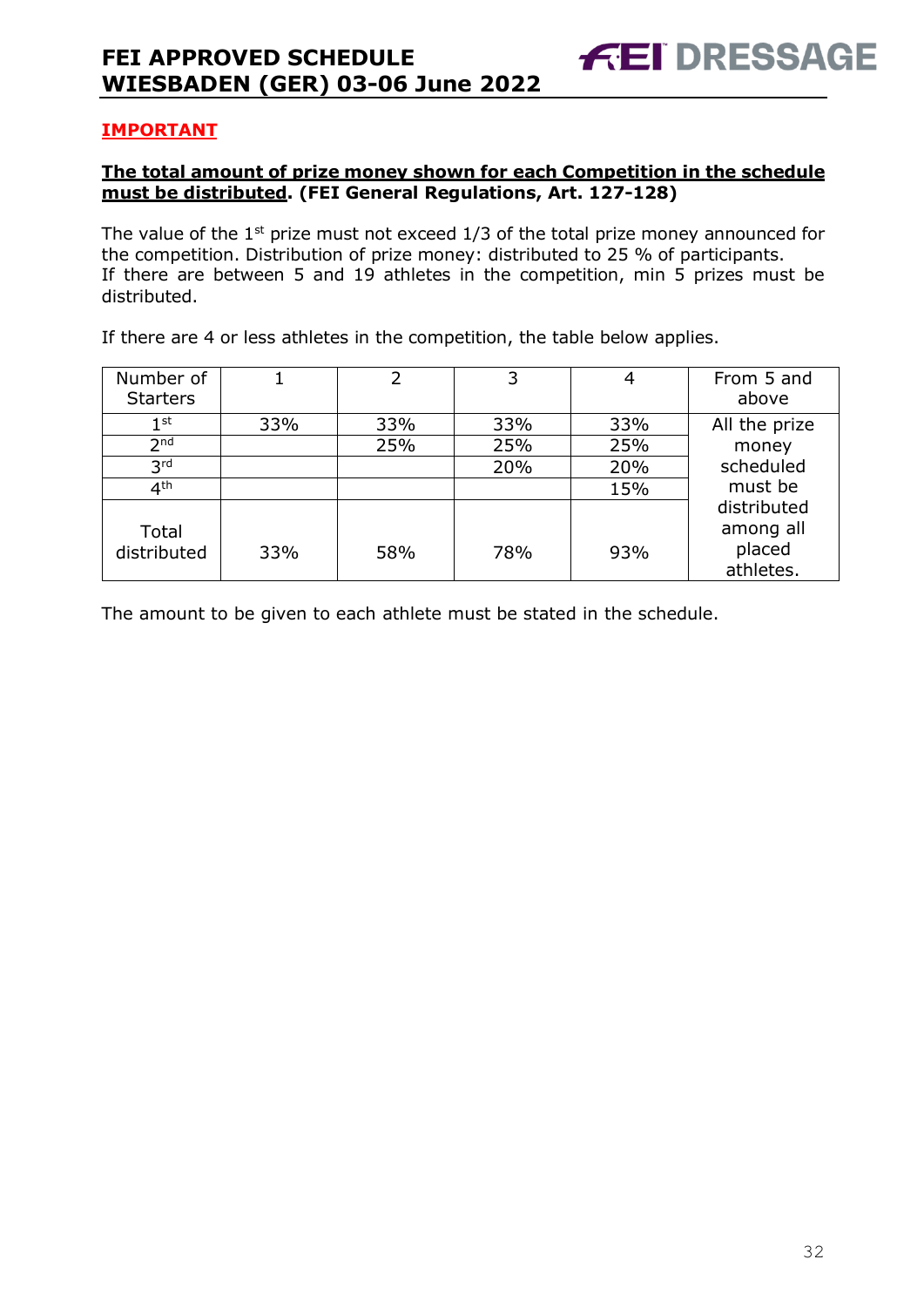# <span id="page-33-0"></span>**XV. ANNEXES**

# <span id="page-33-1"></span>**1. FEI ENTRY SYSTEM**

Please fill the form below in order to provide you and the other members of your committee or your IT Providers access to the FEI Entry System.

| FEI ID <sup>1</sup> :  | 10095965                       |                                  |  |  |  |
|------------------------|--------------------------------|----------------------------------|--|--|--|
| Name*:                 | Ludewig                        |                                  |  |  |  |
| First Name*:           | Editha                         |                                  |  |  |  |
| E-Mail*:               | eddyelwaf@gmx.de               |                                  |  |  |  |
| Access Rights*:        | $\boxtimes$ Admin <sup>2</sup> | Consult <sup>3</sup>             |  |  |  |
| FEI $ID^1$ :           | 10149404                       |                                  |  |  |  |
| Name*:                 | Kettner                        |                                  |  |  |  |
| First Name*:           | Isabelle                       |                                  |  |  |  |
|                        | i.kettner@lumen-wiesbaden.de   |                                  |  |  |  |
| $E-Mail*$ :            |                                |                                  |  |  |  |
| Access Rights*:        | $\Box$ Admin <sup>2</sup>      | $\boxtimes$ Consult <sup>3</sup> |  |  |  |
| <b>Timing Provider</b> |                                |                                  |  |  |  |
| FEI ID <sup>1</sup> :  | 10081662                       |                                  |  |  |  |
| Name*:                 | Feth                           |                                  |  |  |  |
| First Name*:           | Jens                           |                                  |  |  |  |
| E-Mail*:               | jf@hippodata.net               |                                  |  |  |  |

<sup>1)</sup> If already have an FEI user account.

|  |  |  |  |  | <sup>2)</sup> Provide you the required access to manage entries and substitutions and download entries/lists. |
|--|--|--|--|--|---------------------------------------------------------------------------------------------------------------|
|--|--|--|--|--|---------------------------------------------------------------------------------------------------------------|

<sup>3)</sup> You are just able to consult and download the entries/lists.

\*) Mandatory Fields